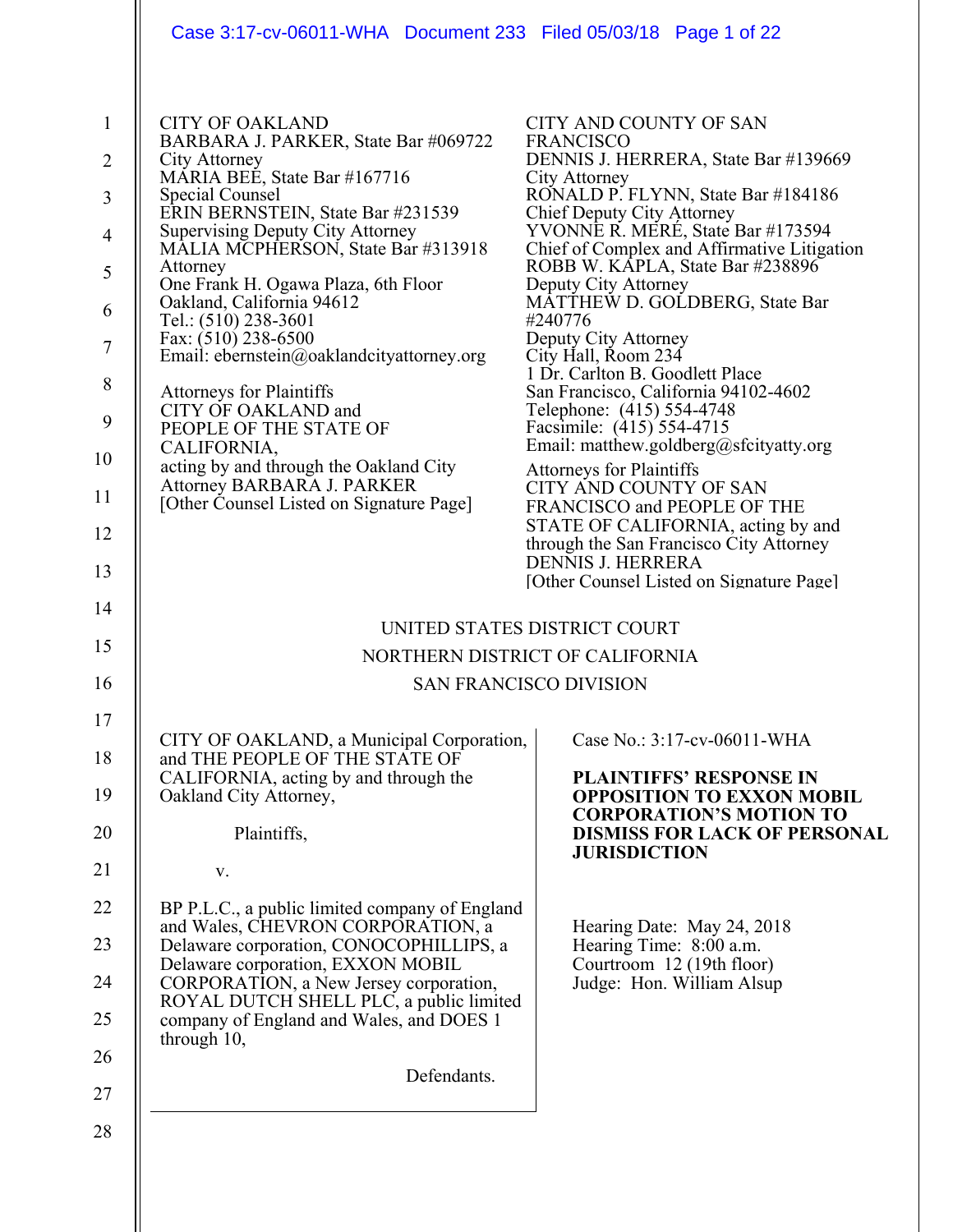| Case 3:17-cv-06011-WHA  Document 233  Filed 05/03/18  Page 2 of 22                                                                                                                                                                                                                                                  |                                                                                                                 |
|---------------------------------------------------------------------------------------------------------------------------------------------------------------------------------------------------------------------------------------------------------------------------------------------------------------------|-----------------------------------------------------------------------------------------------------------------|
|                                                                                                                                                                                                                                                                                                                     |                                                                                                                 |
| CHEVRON CORP.,                                                                                                                                                                                                                                                                                                      |                                                                                                                 |
| Third Party Plaintiff,                                                                                                                                                                                                                                                                                              |                                                                                                                 |
| v.                                                                                                                                                                                                                                                                                                                  |                                                                                                                 |
| STATOIL ASA,                                                                                                                                                                                                                                                                                                        |                                                                                                                 |
| Third Party Defendant.                                                                                                                                                                                                                                                                                              |                                                                                                                 |
| CITY AND COUNTY OF SAN FRANCISCO,<br>a Municipal Corporation, and THE PEOPLE OF                                                                                                                                                                                                                                     | Case No.: 3:17-cv-06012-WHA                                                                                     |
| THE STATE OF CALIFORNIA, acting by and<br>through the San Francisco City Attorney<br>DENNIS J. HERRERA,                                                                                                                                                                                                             | <b>PLAINTIFFS' RESPONSE IN</b><br><b>OPPOSITION TO EXXON MOBIL</b><br><b>CORPORATION'S MOTION TO</b>            |
| Plaintiffs,                                                                                                                                                                                                                                                                                                         | <b>DISMISS FOR LACK OF PERSONAL</b>                                                                             |
| V.                                                                                                                                                                                                                                                                                                                  | <b>JURISDICTION</b>                                                                                             |
| BP P.L.C., a public limited company of England<br>and Wales, CHEVRON CORPORATION, a<br>Delaware corporation, CONOCOPHILLIPS, a<br>Delaware corporation, EXXON MOBIL<br>CORPORATION, a New Jersey corporation,<br>ROYAL DUTCH SHELL PLC, a public limited<br>company of England and Wales, and DOES 1<br>through 10, | Hearing Date: May 24, 2018<br>Hearing Time: 8:00 a.m.<br>Courtroom 12 (19th floor)<br>Judge: Hon. William Alsup |
| Defendants.                                                                                                                                                                                                                                                                                                         |                                                                                                                 |
| CHEVRON CORP.,                                                                                                                                                                                                                                                                                                      |                                                                                                                 |
| Third Party Plaintiff,                                                                                                                                                                                                                                                                                              |                                                                                                                 |
| $\mathbf{V}$ .                                                                                                                                                                                                                                                                                                      |                                                                                                                 |
| STATOIL ASA,                                                                                                                                                                                                                                                                                                        |                                                                                                                 |
| Third Party Defendant.                                                                                                                                                                                                                                                                                              |                                                                                                                 |
|                                                                                                                                                                                                                                                                                                                     |                                                                                                                 |
|                                                                                                                                                                                                                                                                                                                     |                                                                                                                 |
|                                                                                                                                                                                                                                                                                                                     |                                                                                                                 |
|                                                                                                                                                                                                                                                                                                                     |                                                                                                                 |
|                                                                                                                                                                                                                                                                                                                     |                                                                                                                 |
|                                                                                                                                                                                                                                                                                                                     |                                                                                                                 |
|                                                                                                                                                                                                                                                                                                                     |                                                                                                                 |
|                                                                                                                                                                                                                                                                                                                     |                                                                                                                 |
|                                                                                                                                                                                                                                                                                                                     |                                                                                                                 |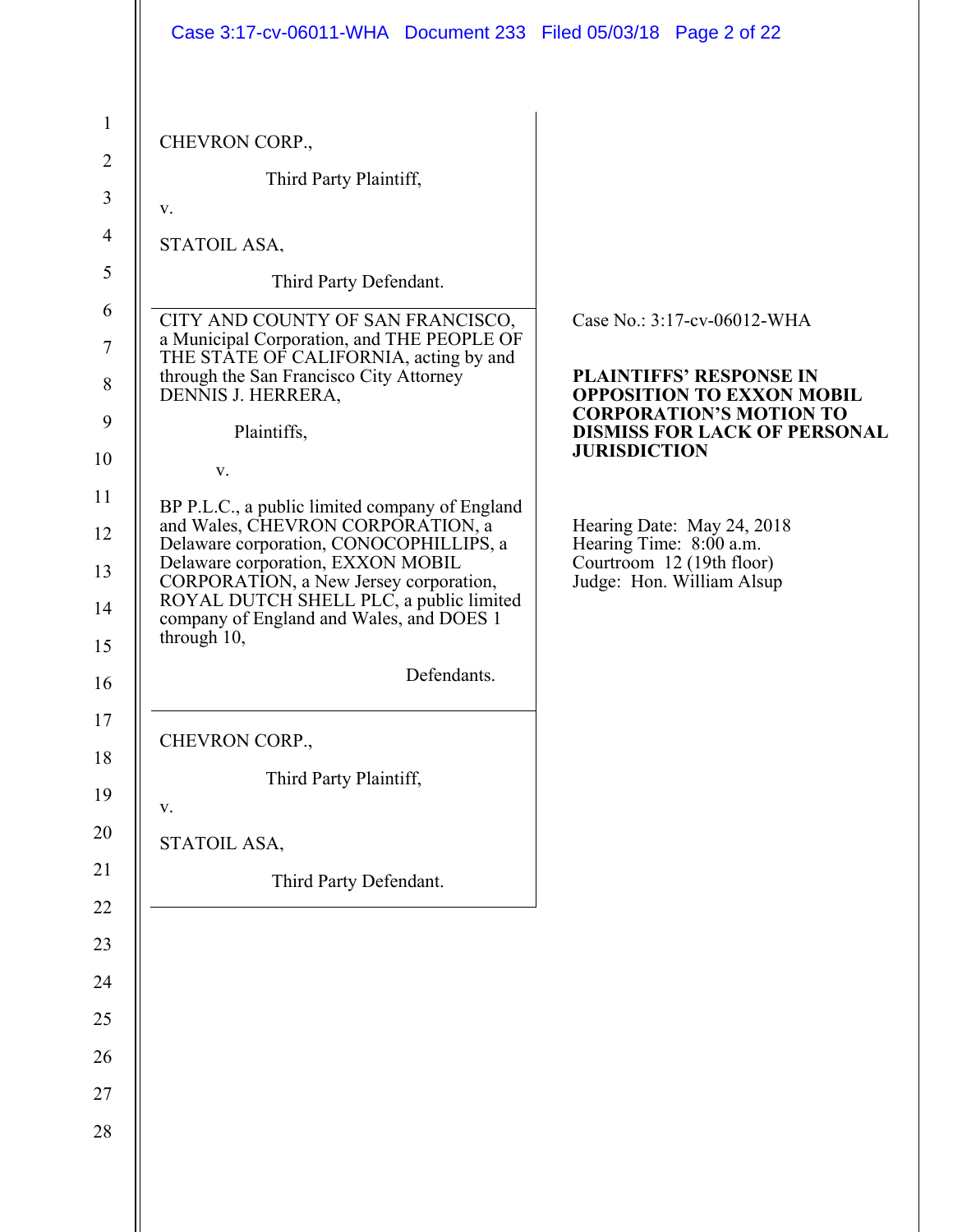|      |                 | <b>TABLE OF CONTENTS</b>                                                            |
|------|-----------------|-------------------------------------------------------------------------------------|
| I.   |                 |                                                                                     |
| Π.   |                 |                                                                                     |
|      | A.              | Exxon makes the business decision to produce fossil fuels at massive levels, taking |
|      | <b>B.</b>       | Exxon engages in production, sales and promotion of fossil fuels in California3     |
|      | $C$ .           | Exxon has contributed to global warming, which is causing severe injuries to the    |
|      | D.              | Exxon files suit in Texas under an expansive personal jurisdiction theory. 5        |
| III. |                 |                                                                                     |
| IV.  |                 |                                                                                     |
|      | A.              | This Court has specific jurisdiction over the Cities' claims against Exxon6         |
|      |                 | Exxon does not challenge that it purposefully directed its activities to<br>1.      |
|      |                 | The Cities' claims arise out of or relate to Exxon's conduct in California7<br>2.   |
|      | <b>B.</b>       |                                                                                     |
|      | $\mathcal{C}$ . | Alternatively, the Cities are entitled to jurisdictional discovery. 14              |
|      | D.              | Exxon's mischaracterizations of the Cities' cases are irrelevant. 14                |
| V.   |                 |                                                                                     |
|      |                 |                                                                                     |
|      |                 |                                                                                     |
|      |                 |                                                                                     |
|      |                 |                                                                                     |
|      |                 |                                                                                     |
|      |                 |                                                                                     |
|      |                 |                                                                                     |
|      |                 |                                                                                     |
|      |                 |                                                                                     |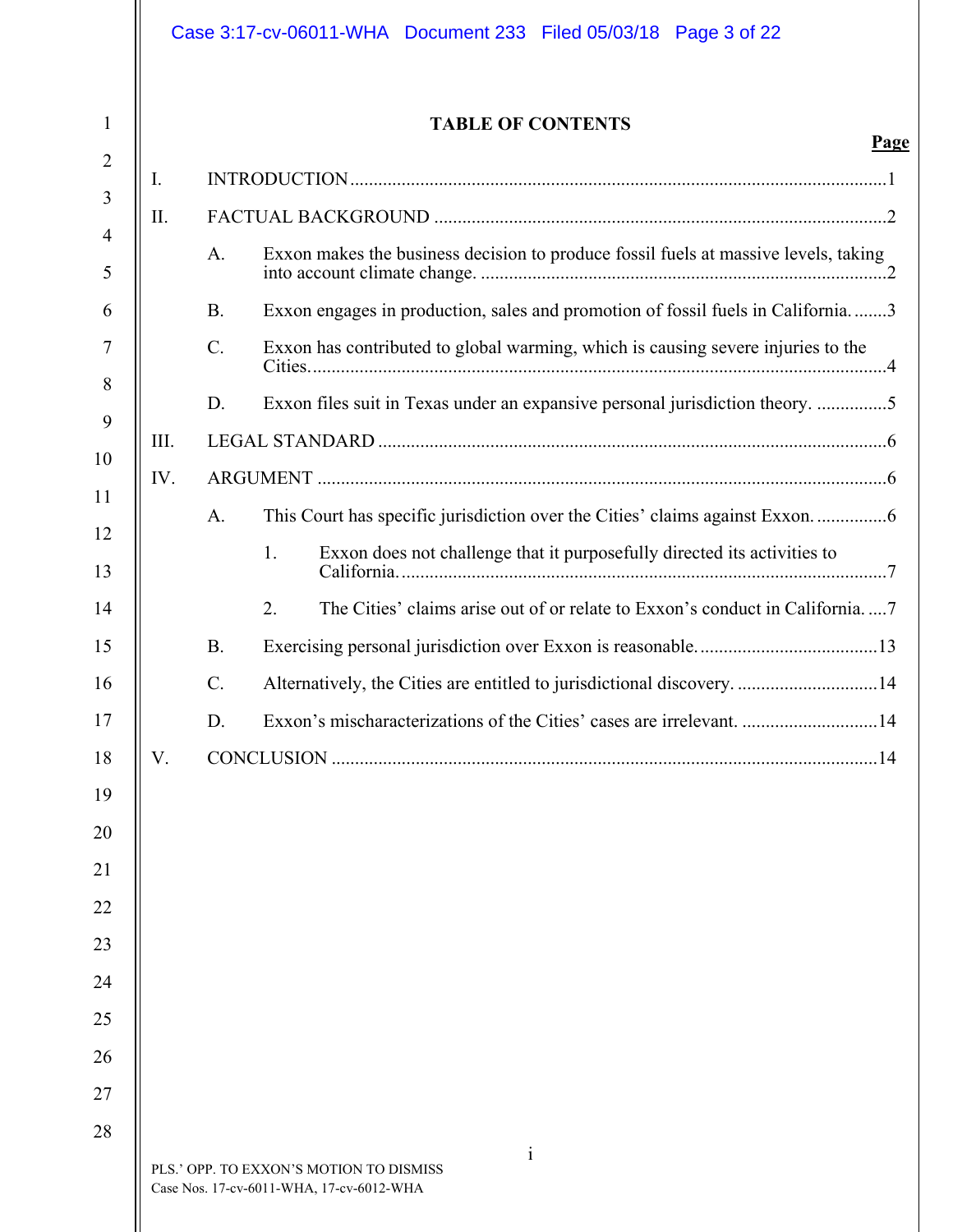|                                                                                                         | Case 3:17-cv-06011-WHA Document 233 Filed 05/03/18 Page 4 of 22                                                                                                                                                                                                                                                                                                                                                                          |
|---------------------------------------------------------------------------------------------------------|------------------------------------------------------------------------------------------------------------------------------------------------------------------------------------------------------------------------------------------------------------------------------------------------------------------------------------------------------------------------------------------------------------------------------------------|
| $\mathbf{1}$<br>$\overline{2}$                                                                          | <b>TABLE OF AUTHORITIES</b><br>Page(s)<br>Cases                                                                                                                                                                                                                                                                                                                                                                                          |
| 3<br>$\overline{4}$<br>5<br>6<br>$\tau$<br>8<br>9<br>10<br>11<br>12<br>13<br>14<br>15<br>16<br>17<br>18 | In re "Agent Orange" Prod. Liab. Litig.,<br>Adidas Am., Inc. v. Cougar Sport, Inc.,<br>Axiom Foods, Inc. v. Acerchem Int'l, Inc.,<br>Boim v. Holy Land Found. for Relief & Dev.,<br>Brayton Purcell LLP v. Recordon & Recordon,<br>Bristol-Myers Squibb Co. v. Superior Court,<br>California Brewing Co. v. 3 Daughters Brewing LLC,<br>California v. Gold Run Ditch & Mining Co.,<br>Castro v. ABM Indus., Inc.,<br>Connecticut v. AEP, |
| 19<br>20<br>21<br>22<br>23<br>24<br>25                                                                  | Cortina v. Bristol-Myers Squibb Co.,<br>Cox v. City of Dallas,<br>Dubose v. Bristol-Myers Squibb Co.,<br>Elec. Recyclers Int'l, Inc. v. Calbag Metals Co.,                                                                                                                                                                                                                                                                               |
| 26<br>27<br>28                                                                                          | Exxon Mobil Corp. v. Attorney Gen.,<br>$\overline{11}$<br>PLS.' OPP. TO EXXON'S MOTION TO DISMISS<br>Case Nos. 17-cv-6011-WHA, 17-cv-6012-WHA                                                                                                                                                                                                                                                                                            |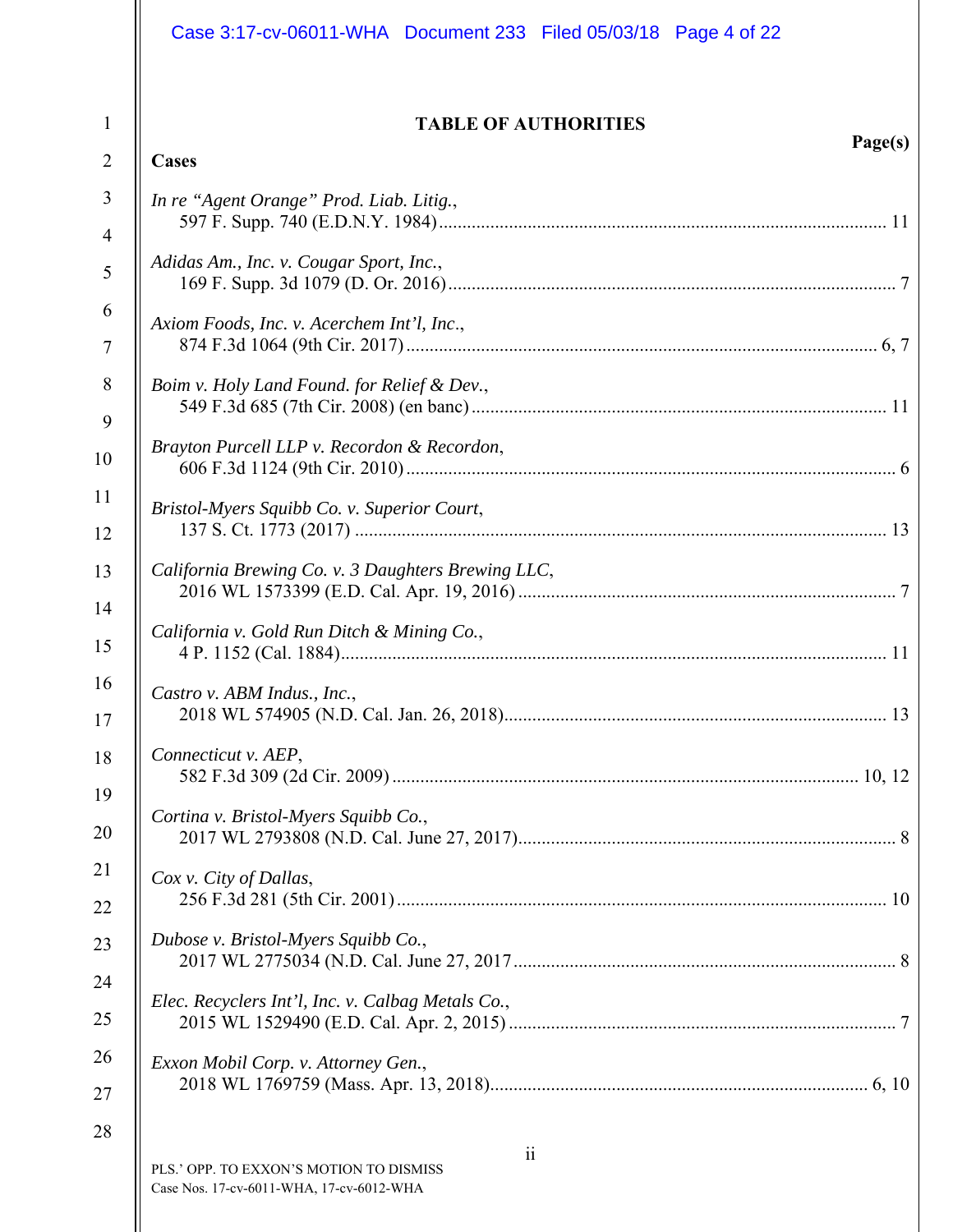|                | Case 3:17-cv-06011-WHA Document 233 Filed 05/03/18 Page 5 of 22                            |
|----------------|--------------------------------------------------------------------------------------------|
| $\mathbf{1}$   | Exxon Mobil Corp. v. Schneiderman,                                                         |
| $\overline{2}$ |                                                                                            |
| 3              | Friends of the Earth, Inc. v. Laidlaw Envtl. Servs. (TOC), Inc.,                           |
| 4              | Gates Learjet Corp. v. Jensen,                                                             |
| 5              |                                                                                            |
| 6              | Glencore Grain Rotterdam B.V. v. Shivnath Rai Harnarain Co.,                               |
| $\tau$         | Hendricks v. New Video Channel Am.,                                                        |
| 8              |                                                                                            |
| 9              | Illumina, Inc. v. Qiagen NV,                                                               |
| 10             |                                                                                            |
| 11             | Kabo Tool Co. v. Porauto Industrial Co.,                                                   |
| 12             | Keeton v. Hustler Magazine,                                                                |
| 13             |                                                                                            |
| 14             | Laub v. United States DOI,                                                                 |
| 15             |                                                                                            |
| 16             | Learjet, Inc. v. Oneok, Inc.,<br>7                                                         |
| 17             | Macias v. Waste Mgmt. Holdings, Inc.,                                                      |
| 18             |                                                                                            |
| 19             | Massachusetts v. EPA,                                                                      |
| 20             |                                                                                            |
| 21             | Mavrix Photo, Inc. v. Brand Techs., Inc.,                                                  |
| 22             | Michael v. New Century Fin. Servs.,                                                        |
| 23             |                                                                                            |
| 24             | Michie v. Great Lakes Steel Div. Nat'l Steel Corp.,                                        |
| 25             |                                                                                            |
| 26             | Native Vill. of Kivalina v. ExxonMobil Corp.,                                              |
| 27             | North Sister Publishing, Inc. v. Schefren,                                                 |
| 28             |                                                                                            |
|                | 111<br>PLS.' OPP. TO EXXON'S MOTION TO DISMISS<br>Case Nos. 17-cv-6011-WHA, 17-cv-6012-WHA |
|                |                                                                                            |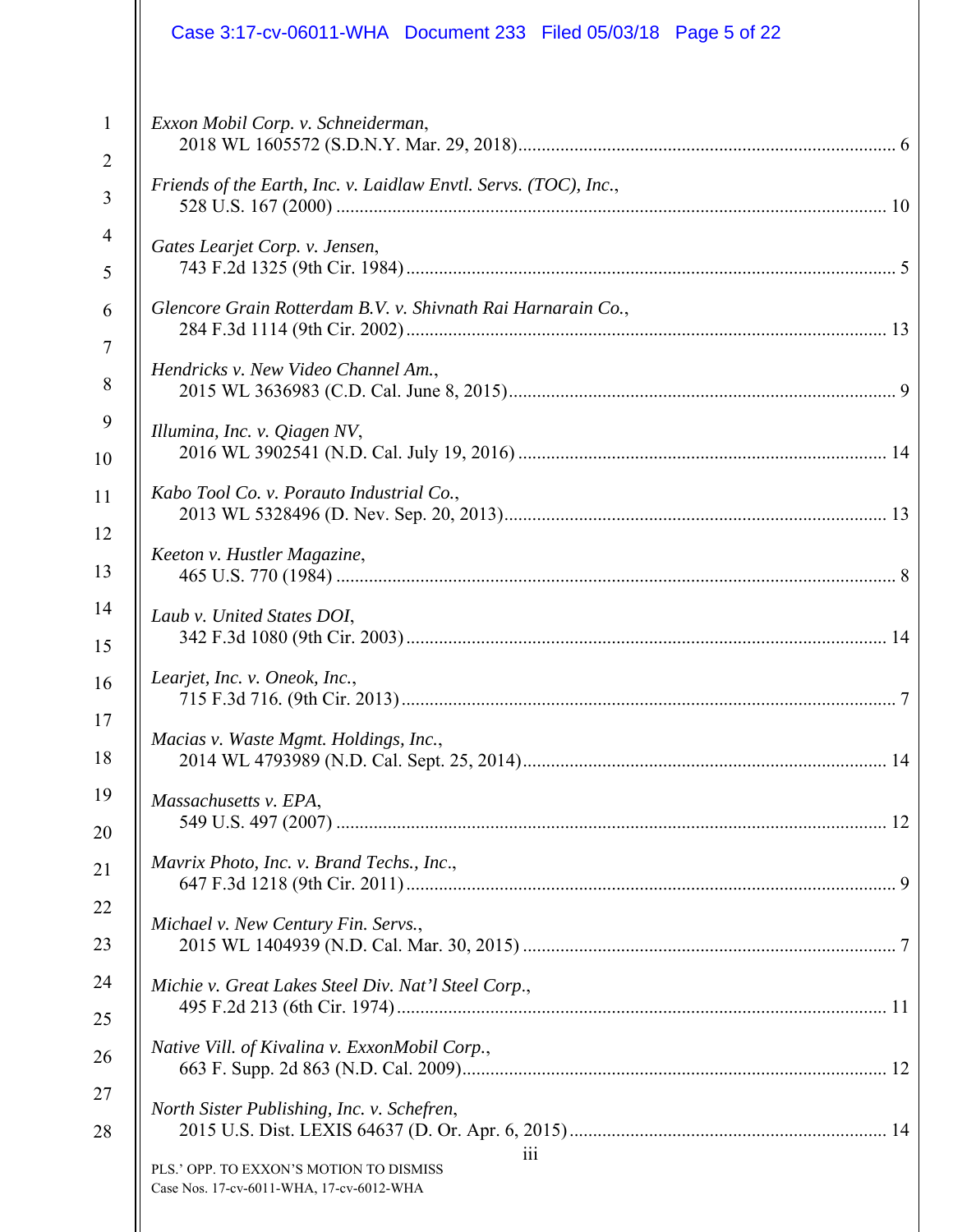|                                | Case 3:17-cv-06011-WHA Document 233 Filed 05/03/18 Page 6 of 22                  |
|--------------------------------|----------------------------------------------------------------------------------|
| $\mathbf{1}$<br>$\overline{2}$ | Panavision Int'l, L.P. v. Toeppen,                                               |
| 3                              | Picot v. Weston,                                                                 |
| $\overline{4}$<br>5            | Pochiro v. Prudential Ins.,                                                      |
| 6                              | Quillan v. Cigna Healthcare of California, Inc.,                                 |
| $\overline{7}$<br>8            | SA Luxury Expeditions LLC v. Latin America for Less, LLC,                        |
| 9<br>10                        | Estate of Saunders v. C.I.R.,                                                    |
| 11                             | Shute v. Carnival,                                                               |
| 12<br>13                       | Universal Stabilization Techns., Inc. v. Advanced BioNutrition Corp.,            |
| 14<br>15                       | Univ. of Texas SW Medical Ctr. v. Nassar                                         |
| 16                             | Walden v. Fiore,                                                                 |
| 17<br>18                       | Wilden Pump & Eng'g Co. v. Versa-Matic Tool, Inc.,                               |
| 19                             | <b>Other Authorities</b>                                                         |
| 20                             |                                                                                  |
| 21                             |                                                                                  |
| 22                             |                                                                                  |
| 23                             |                                                                                  |
| 24<br>25                       |                                                                                  |
| 26                             | Restatement (Third) of Torts: Liability for Physical and Emotional Harm § 27  11 |
| 27                             | Richard Heede, Tracing Anthropogenic Carbon Dioxide and Methane Emissions to     |
| 28                             | iv<br>PLS.' OPP. TO EXXON'S MOTION TO DISMISS                                    |

Case Nos. 17-cv-6011-WHA, 17-cv-6012-WHA

 $\mathsf{I}$ 

 $\parallel$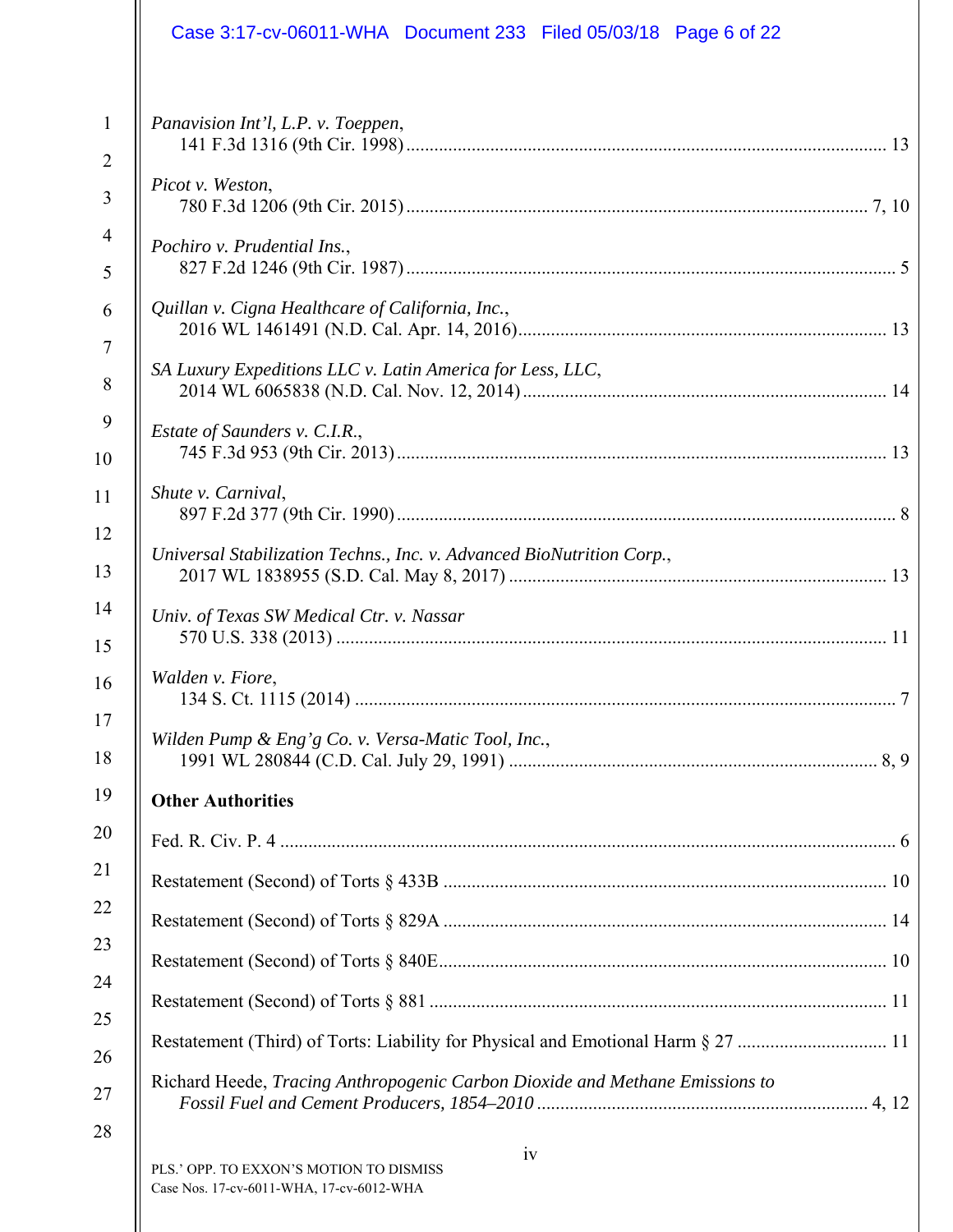# 1 2

3

4

5

6

7

8

9

10

11

12

13

14

15

16

17

18

19

20

21

22

23

24

#### **I. INTRODUCTION**

Exxon Mobil Corporation ("Exxon") produces, imports, refines, sells and advertises fossil fuels in California. These California-based activities are a substantial and an inextricable part of Exxon's overall contribution to global warming. Exxon does not contest that its in-state business operations constitute purposively directing tortious activity to California.

Exxon's sole argument against personal jurisdiction – that its California-based contribution to global warming must cause all of the injury to the Plaintiffs ("Cities") – is an incorrect statement of the but-for personal jurisdiction causal standard. Courts routinely assert jurisdiction where the plaintiff's injury was produced by nationwide conduct that extends into the forum state, without requiring the plaintiff to show that the injury was caused by just the slice that occurred in the forum. This approach to personal jurisdiction causation is particularly appropriate here, where causation on the merits is governed by a multiple-contributor rule that does not require each defendant's contribution standing alone to cause the nuisance.

Exxon's insistence that all the tortious conduct must occur in the forum is particularly odd given Exxon's pre-suit discovery petition in its home state court (Texas) against the City Attorneys and one of their outside attorneys.<sup>1</sup> Exxon's petition contends that the Cities' climate lawsuits in this Court constitute an abuse of process, a conspiracy and a violation of its free speech rights. Exxon alleges in its Texas petition that this Court "lack[s] personal jurisdiction" over Exxon and asserts that personal jurisdiction in Texas is proper because the lawsuits in this Court (and others pending before Judge Chhabria) allegedly "targeted" Exxon and other Texas-based defendants. Exxon's position is extraordinary: it says there is jurisdiction in Texas over the city attorneys and their counsel merely because they filed a California lawsuit against defendants, some of whom are in Texas, but that there is no jurisdiction in California over Exxon even though it produces, sells, distributes and advertises fossil fuels in California. Exxon's hypocritical position stretches the bounds of zealous advocacy.

25 26

27 28

 $\frac{1}{1}$  $^{1}$  Exh. A to ECF No. 101 in 3:17-cv-06012-WHA.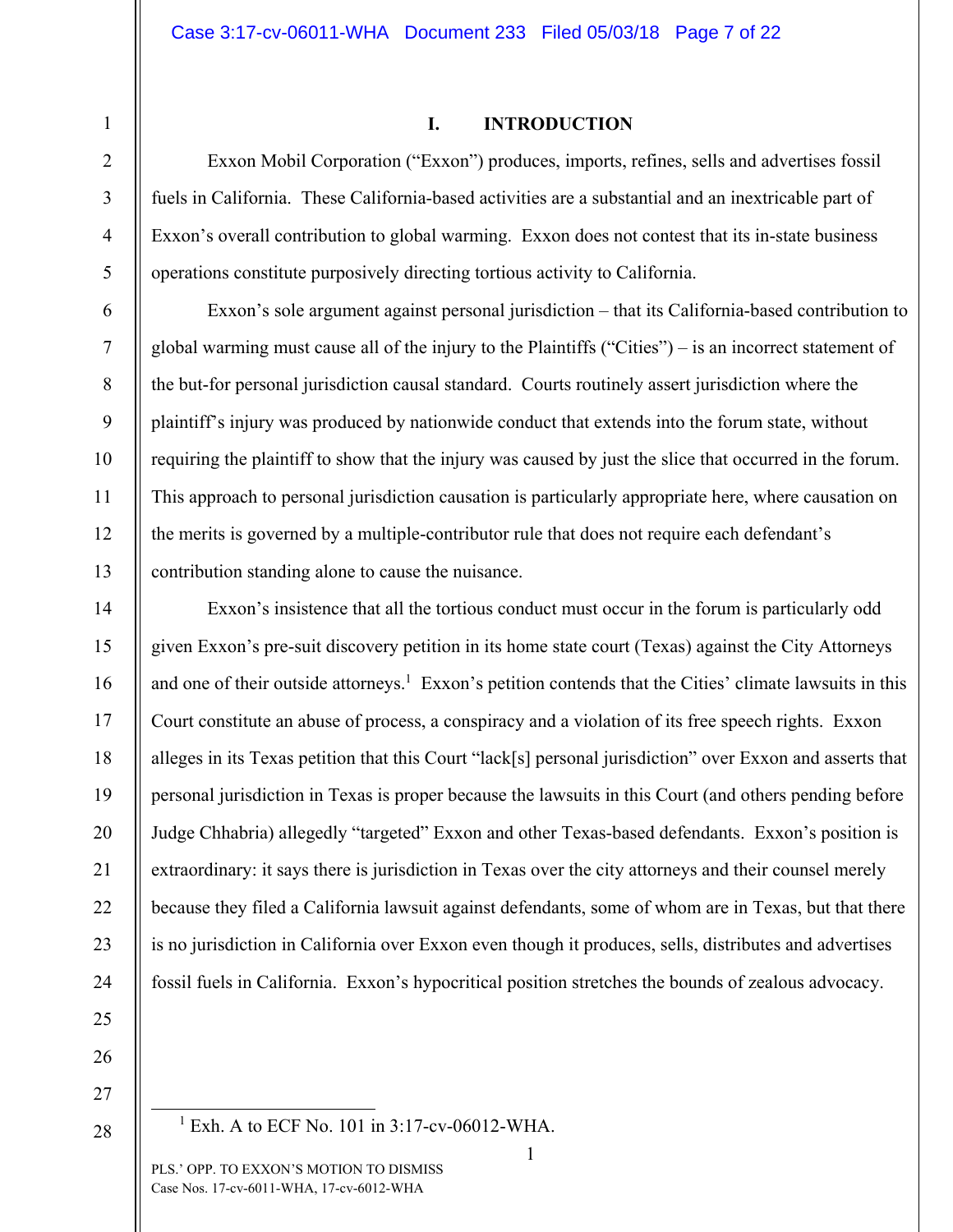### **II. FACTUAL BACKGROUND**

### **A. Exxon makes the business decision to produce fossil fuels at massive levels, taking into account climate change.**

Exxon is a publicly traded, multinational, vertically integrated oil and gas company that explores for, produces, refines, markets, and sells oil, natural gas and fossil fuel products, and, as recently as 2009 also produced, marketed and sold coal.<sup>2</sup> Exxon is one of the largest investor-owned fossil fuel corporations in the world as measured by historic production of fossil fuels.<sup>3</sup> The Exxon parent company is the ultimate decisionmaker on the most fundamental decision about the company's core business, *i.e.*, the level of companywide fossil fuels to produce, considering climate change and other factors. As Exxon states in its most recent 10-K, "ExxonMobil's success, including our ability to mitigate risk and provide attractive returns to shareholders, depends on our ability to successfully manage our overall portfolio, including diversification among types and locations of our projects."<sup>4</sup> While Exxon's 10-K states that it sometimes uses terms such as "ExxonMobil" as shorthand to refer to "specific affiliates or groups of affiliates," it also states that the "precise meaning depends on the context in question."5 It is clear in this context that only the parent company could "manage" its "overall portfolio." And in managing its overall portfolio, Exxon undeniably takes into account the company's climate change position. As set forth below, Exxon has only one corporate climate policy; there are not separate climate policies for each subsidiary. In this context, "ExxonMobil" means the parent.

Exxon submits annual responses to climate change questionnaires from a non-profit organization called CDP.<sup>6</sup> In 2016, Exxon reported that the "Board or individual/sub-set of the Board or other committee appointed by the Board" is the highest level of direct responsibility for

1

2

3

4

5

6

7

8

9

10

11

12

13

14

15

16

17

18

19

20

21

22

23

24

25

26

27

28

<sup>&</sup>lt;sup>2</sup> First Amended Complaint ("FAC") ¶ 25. The Cities' first amended complaints are nearly identical; separate citations to each FAC are provided only where necessary.

 $3$  *Id.* **¶1** 2, 94.

<sup>&</sup>lt;sup>4</sup> Decl. of Steve W. Berman in Support of Plaintiffs' Response in Opposition to Exxon Mobil Corporation's Motion to Dismiss for Lack of Personal Jurisdiction ("Berman Decl."), Ex. 1 (Exxon 10-K for the year ending Dec. 31, 2017) at 3-4, filed concurrently herewith.

<sup>5</sup> *Id.* at 1.

<sup>6</sup> https://www.cdp.net/en.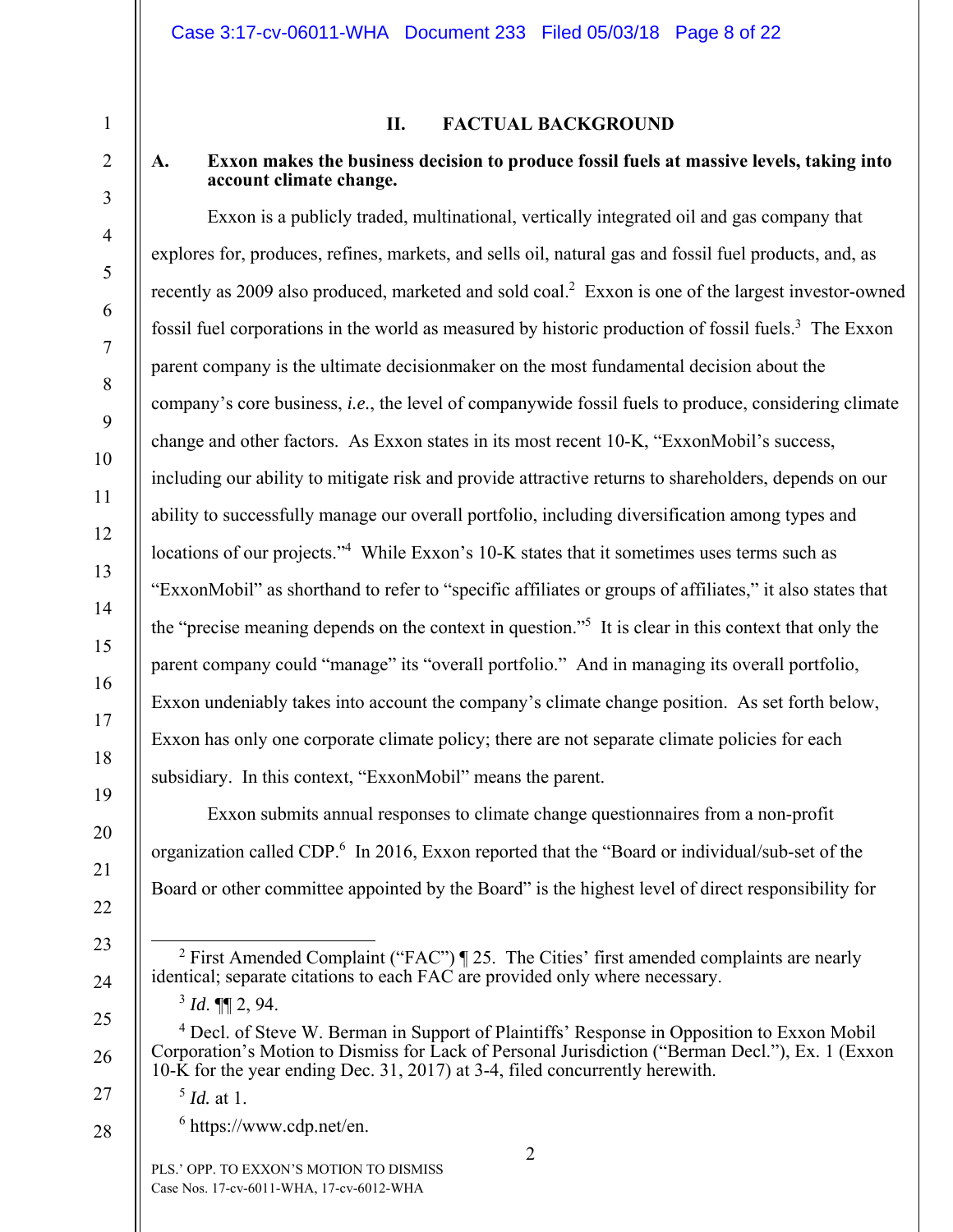#### Case 3:17-cv-06011-WHA Document 233 Filed 05/03/18 Page 9 of 22

climate change within its company, that "the Chairman of the Board and Chief Executive Officer, the President and the other members of the Management Committee are actively engaged in discussions relating to greenhouse gas emissions and the risks of climate change on an ongoing basis," and that Exxon "require<sup>[s]</sup> all of [its] business lines to include, where appropriate, an estimate of greenhouse gas-related emissions costs in their economics when seeking funding for capital investments."<sup>7</sup> Climate change is, of course, a major risk to Exxon's business; in 1982, an Exxon internal report to management warned that "[m]itigation of the 'greenhouse effect' would require major reductions in fossil fuel combustion."8

9

1

2

3

4

5

6

7

8

10

11

12

13

14

15

16

17

18

19

20

### **B. Exxon engages in production, sales and promotion of fossil fuels in California.**

Exxon does business in California and has been registered to do business in California since 1972.<sup>9</sup> Exxon, through its ExxonMobil Production Company, which apparently is not a separate legal entity, has offices in California and produces oil in California.<sup>10</sup> Exxon, through its subsidiaries and agents (together, "agent"), including ExxonMobil Oil Corporation, also owns or operates port facilities in California for receipt of crude oil.<sup>11</sup> Until 2016, Exxon, including through agents Socony Mobil Oil Co. and Mobil Oil Corp., owned and operated the Torrance refinery in California (151,000 barrels of crude oil per day ("bpd") capacity) and through Exxon Co. USA owned and operated the Benicia refinery (145,000 bpd capacity) for 30 years until 2000.<sup>12</sup> Through its agents, including SeaRiver Maritime Inc., Exxon transports crude oil from Alaska to California that is used to make fossil fuel products.13 Exxon and the other defendants created and utilize a common distribution

- 21 22
- 23

7

- 24
- 

26

25

 $10$  Berman Decl., Ex. 3.

 $^{9}$  *Id.* ¶ 56.

<sup>11</sup> FAC  $\P$  57; Berman Decl., Ex. 4.

Carbon Disclosure Project) at 1-3.

8 FAC ¶ 101(e); *see also id*. ¶¶ 98(b), 101(f).

27 12 FAC ¶ 57; Berman Decl., Ex. 5.

28 13 FAC ¶ 58; Berman Decl., Ex. 6.

> PLS.' OPP. TO EXXON'S MOTION TO DISMISS Case Nos. 17-cv-6011-WHA, 17-cv-6012-WHA

 $<sup>7</sup>$  Berman Decl., Ex. 2 (Exxon Responses to Climate Change 2016 Information Request from</sup>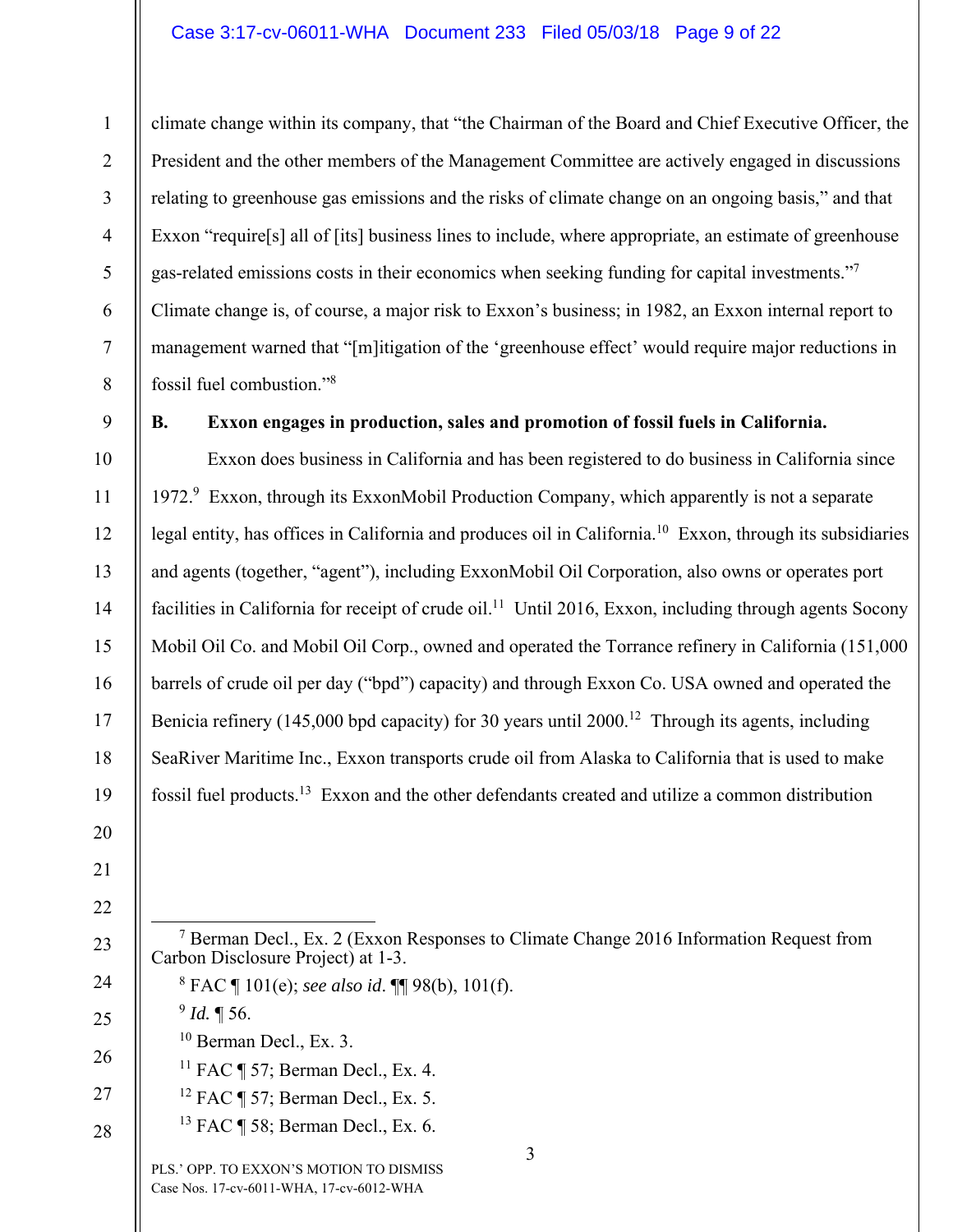### Case 3:17-cv-06011-WHA Document 233 Filed 05/03/18 Page 10 of 22

system that moves fungible and commingled gasoline from refineries through pipelines to large terminal storage tanks for delivery to consumers in California (and elsewhere).<sup>14</sup>

2 3

4

5

6

7

8

9

10

11

12

13

14

15

16

17

18

19

20

21

22

1

Exxon maintains a website for locating nearby Exxon or Mobil branded stations, showing more than 300 stations within 50 miles of San Francisco, Los Angeles and San Diego; many more exist elsewhere in California.15 Exxon exercises control over gasoline product specifications at Exxon-branded retail stations, which can sell only gasoline that contains Exxon's proprietary additives.16 Exxon offers credit cards and discounts to consumers through its interactive website to promote sales of gasoline at its branded gasoline stations.<sup>17</sup> Exxon advertises its fossil fuel products, including ads on its website and available for viewing in California, one of its largest domestic markets. These ads are intended to convince consumers, *inter alia*, that Exxon is "helping dramatically reduce America's emissions" through the production and sales of natural gas, a fossil fuel that is a major global warming culprit.<sup>18</sup>

### **C. Exxon has contributed to global warming, which is causing severe injuries to the Cities.**

Exxon, through its fossil fuel business, knowingly has contributed and continues to contribute, to the global warming nuisance.<sup>19</sup> Exxon is the second-largest cumulative producer of fossil fuels worldwide in history and is responsible for over 3 percent of total atmospheric greenhouse gases ("GHGs") (carbon dioxide and methane) from industrial sources.<sup>20</sup> Defendants are collectively responsible through their production, marketing and sale of fossil fuels for over 11% of all GHG pollution from industrial sources; more than half of current pollution levels from defendants' fossil fuels is attributable to production since 1980. <sup>21</sup> Global warming has caused and

24

25

<sup>19</sup> *Id*. ¶¶ 2, 34, 92, 94(d), 95, 104.

14 FAC ¶¶ 33, 58.

16 FAC *¶* 58.

<sup>18</sup> *Id*. ¶ 118.

<sup>17</sup> *Id.*

<sup>15</sup> Berman Decl., Ex. 7.

 $^{21}$  *Id.* **[1]** 92, 94(b-c).

<sup>20</sup> *Id.* ¶ 94; *see* Table 3 of Richard Heede, *Tracing Anthropogenic Carbon Dioxide and Methane Emissions to Fossil Fuel and Cement Producers, 1854–2010*, Climactic Change, Jan. 2014, cited in FAC ¶ 101 n.71.

28

26

27

<sup>23</sup>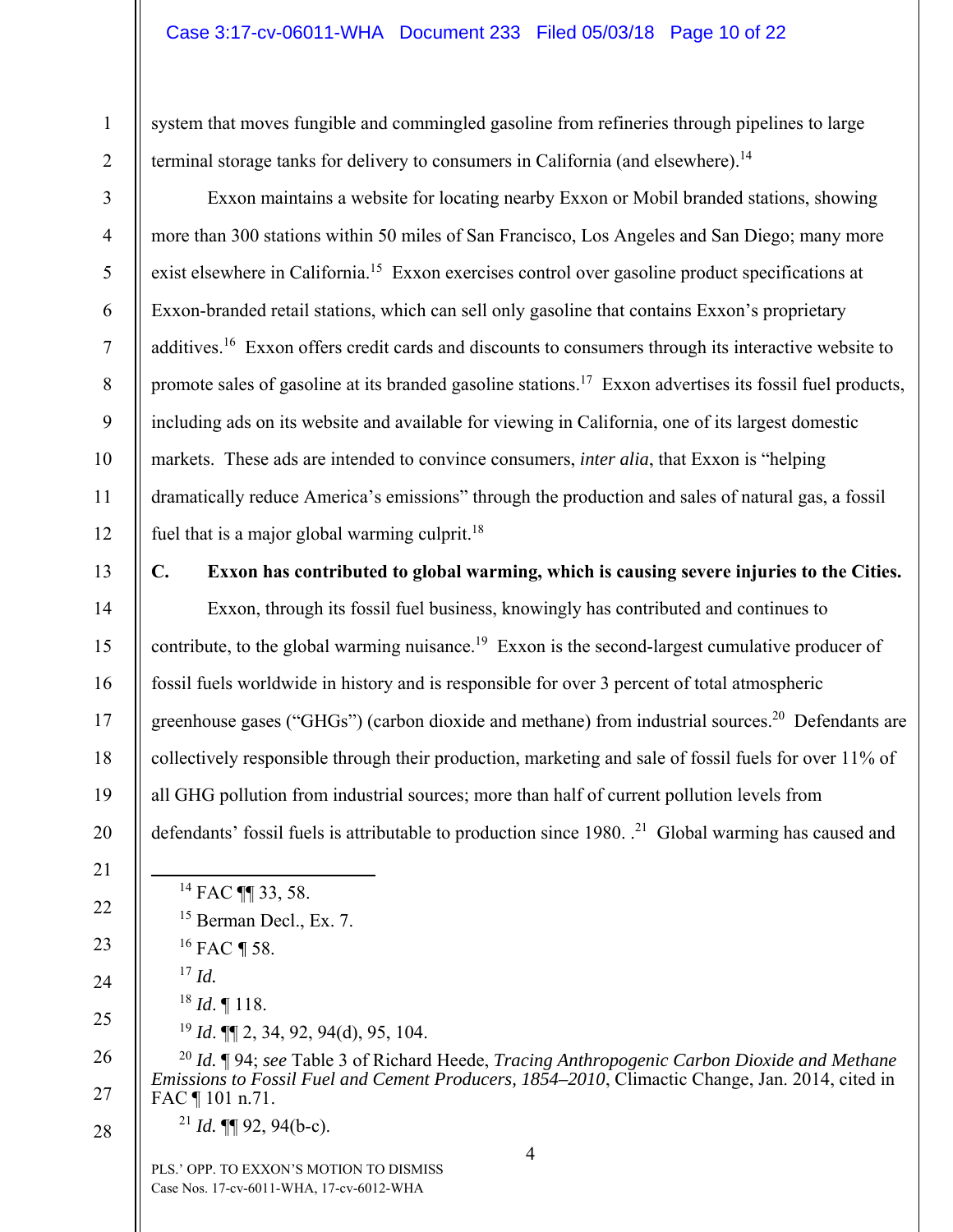continues to cause accelerated sea level rise in San Francisco Bay, with severe, and potentially catastrophic, consequences for the Cities.22

3

1

2

11

# **D. Exxon files suit in Texas under an expansive personal jurisdiction theory.**

4 5 6 7 8 9 10 12 13 14 15 16 17 18 19 20 In January, 2018, Exxon filed a pre-lawsuit discovery petition in Texas state court against the Oakland and San Francisco City Attorneys (as well as the plaintiffs in the cases pending before Judge Chhabria).23 In its Texas petition, Exxon asserts purported "potential claims" of abuse of process, conspiracy and First Amendment Free Speech violations, all based upon the filing of these California cases. Exxon's petition asserts that Texas is a proper forum because this Court lacks jurisdiction over it: "Because California courts lack personal jurisdiction over ExxonMobil, the pending California cases do not provide an appropriate forum to litigate the claims anticipated here."<sup>24</sup> Exxon's personal jurisdictional theory in Texas is that the Cities' lawsuits here were "intentionally targeted at the State of Texas to encourage the Texas energy sector to adopt the coconspirators' desired legislative and regulatory responses to climate change"; Exxon bases this allegation on the fact that the Texas-based defendants in the California lawsuits (none of whom joined Exxon's Texas proceeding) "exercise their First Amendment right in Texas to participate in the national dialogue about climate change."<sup>25</sup> Although a state trial court judge ruled in Exxon's favor on personal jurisdiction,  $^{26}$  that ruling is now on appeal. After the state trial court ruling and the filing of the appeal in Texas, a federal court in New York and the Massachusetts Supreme Judicial Court both issued rulings rejecting Exxon's legal challenges to climate change investigations by state attorneys general. In these New York and Massachusetts actions, Exxon made the same factual

- 21
- 22
- 23
- 24

25

26

27

28

<sup>25</sup> Exh. A to ECF No. 101 in 3:17-cv-06012-WHA at  $\P$  32.

1252-53 (9th Cir. 1987) (abuse of process is compulsory counterclaim).

 $^{23}$  Exh. A to ECF No. 101 in 3:17-cv-06012-WHA.

<sup>26</sup> Berman Decl., Ex. 8 (Order on Special Appearances in Exxon Mobil Corporation, Petitioner, No. 0960297222-18 (Tarrant Cty. Dist. Ct. Tex. Mar. 14, 2018), on appeal, No. 02-18-00106-CV (Tex Ct. App. 2d)).

hold that the filing of a permissive counterclaim does not constitute a waiver of a personal jurisdiction defense asserted in the same pleading"); *Pochiro v. Prudential Ins.*, 827 F.2d 1246,

PLS.' OPP. TO EXXON'S MOTION TO DISMISS Case Nos. 17-cv-6011-WHA, 17-cv-6012-WHA

22 *Id.* ¶¶ 125, 130-31.

<sup>24</sup> *Id.* at 1. *But see Gates Learjet Corp. v. Jensen*, 743 F.2d 1325, 1330 n.1 (9th Cir. 1984) ("we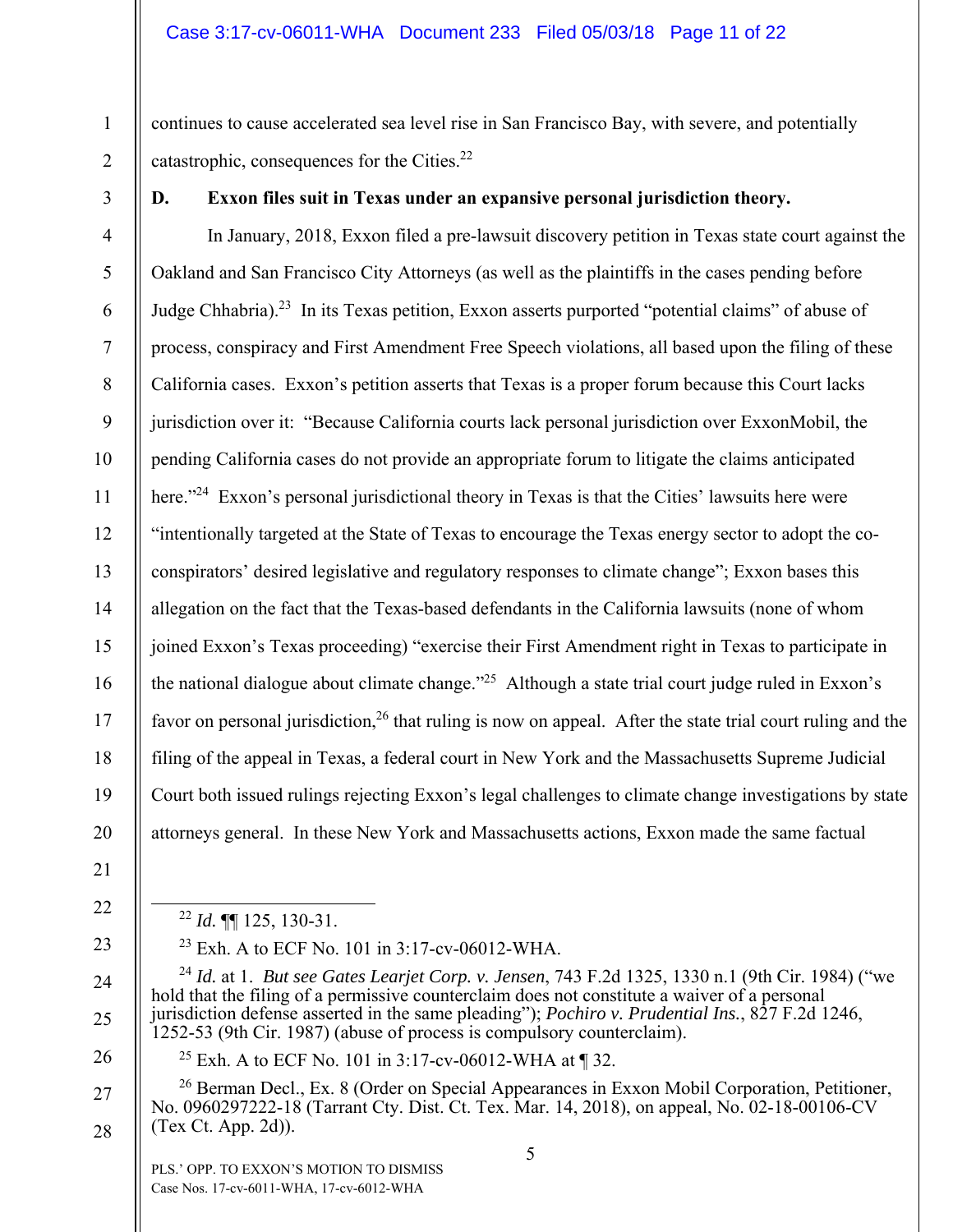allegations it is now recycling in Texas, asserting a similar purported conspiracy to abuse legal authority and interfere with Exxon's free speech rights.<sup>27</sup> The Massachusetts ruling upholds personal jurisdiction over Exxon based upon its advertising of its fossil fuel products in Massachusetts, its interactive website allowing consumers to locate over 300 Exxon branded gas stations in the state, and Exxon's control over the promotion of its products in the state by way of a master franchise agreement.28

# **III. LEGAL STANDARD**

The Cities need make only a *prima facie* showing of jurisdictional facts to satisfy their burden of demonstrating jurisdiction over Exxon, in the absence of an evidentiary hearing.<sup>29</sup> The Court must take uncontroverted allegations in the complaints as true, and resolve any factual conflicts and draw all reasonable inferences in favor of the Cities.<sup>30</sup>

### **IV. ARGUMENT**

# **A. This Court has specific jurisdiction over the Cities' claims against Exxon.**

Under Rule  $4(k)(1)(A)$ , this Court applies California's long-arm statute to determine the

Court's jurisdiction over a party. This statute authorizes jurisdiction to the full extent

constitutionally permitted.<sup>31</sup> To exercise jurisdiction, three requirements must be met: 1) the

defendant must purposefully direct its activities toward the forum; 2) the claim must arise out of or

relate to the defendant's forum-related activities; and 3) the exercise of jurisdiction must be

19

1

2

3

4

5

6

7

8

9

10

11

12

13

14

15

16

17

18

20

21

22

23

24

25

26

28

 27 *See Exxon Mobil Corp. v. Schneiderman*, 2018 WL 1605572 (S.D.N.Y. Mar. 29, 2018); *Exxon Mobil Corp. v. Attorney Gen.*, 2018 WL 1769759 (Mass. Apr. 13, 2018); *see also* https://www.mass.gov/files/documents/2018/01/29/Exxon%20Mobil%20Corporation%E2%80%99s

- %20Declaration%20in%20Support%20of%20%20Motion%20to%20Amend%20the%20First%20A mended%20Complaint%20with%20Exhibits.pdf (attaching proposed Exxon federal court complaint setting forth same facts as in Texas petition); https://www.mass.gov/files/documents/2016/10/ni/05 memo-iso-emergency-motion.pdf (Exxon Massachusetts state court petition setting forth same facts as in Texas petition).
	- <sup>28</sup> *Exxon Mobil Corp.*, 2018 WL 1769759, at \*3-7.
	- <sup>29</sup> *Brayton Purcell LLP v. Recordon & Recordon*, 606 F.3d 1124, 1127 (9th Cir. 2010).
- 27

<sup>30</sup> *Id.*

<sup>31</sup> *Axiom Foods, Inc. v. Acerchem Int'l, Inc*., 874 F.3d 1064, 1067 (9th Cir. 2017).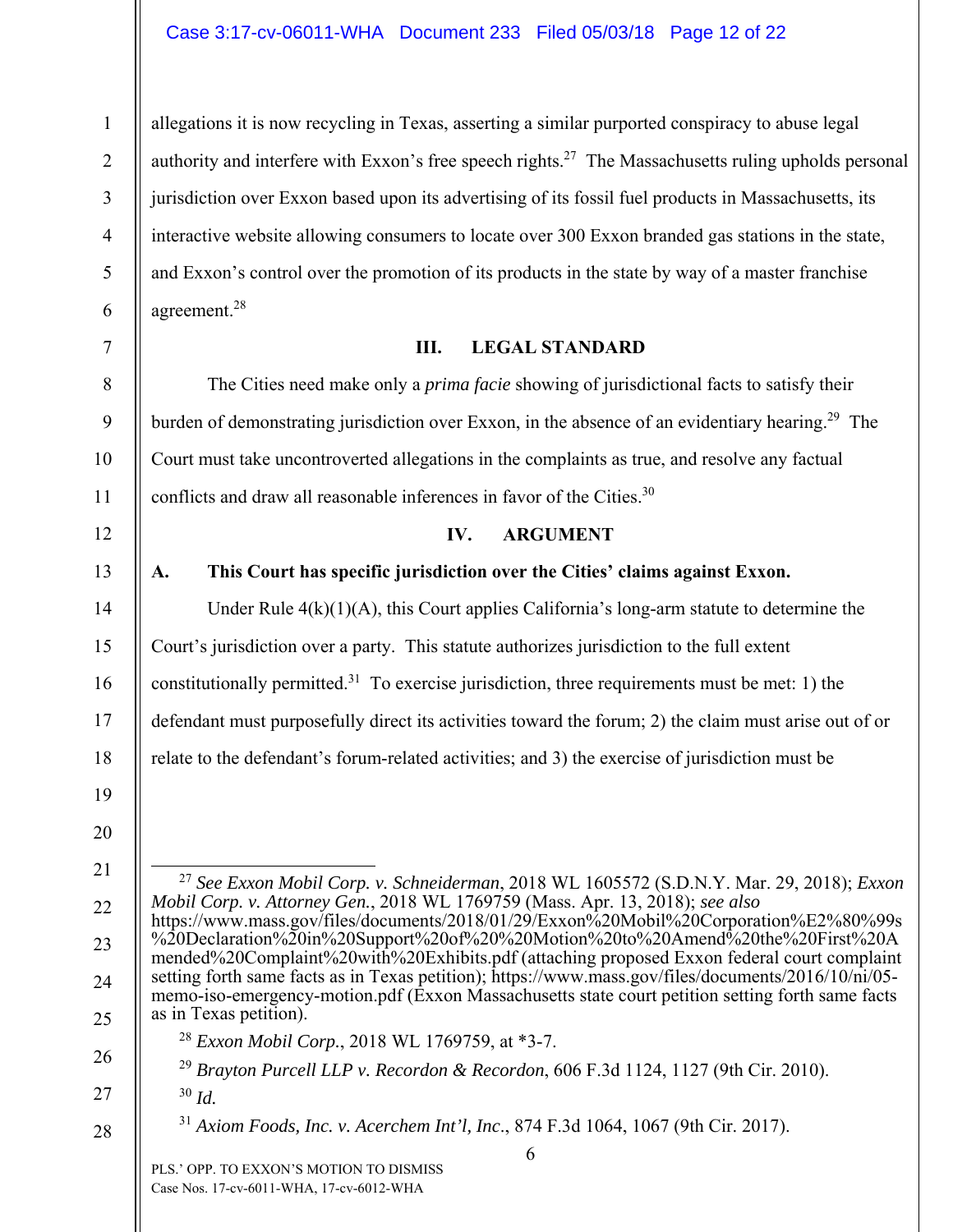reasonable, *i.e.*, comport with fair play and substantial justice.<sup>32</sup> If the Cities meet the first two requirements, Exxon must present a compelling case that jurisdiction would be unreasonable.<sup>33</sup>

# **1. Exxon does not challenge that it purposefully directed its activities to California.**

The Cities allege numerous intentional acts purposefully directed at, and indeed performed in, the forum, as described above. Exxon does not challenge that it intentionally directed activities at the forum. This element is not at issue here. $34$ 

1

2

3

4

5

6

7

8

9

10

11

12

13

14

15

16

17

18

19

20

21

22

23

### **2. The Cities' claims arise out of or relate to Exxon's conduct in California.**

The second prong of the personal jurisdiction test involves a causal analysis. The Ninth Circuit has adopted a but-for test: "Under the 'but for' test, a lawsuit arises out of a defendant's contacts with the forum state if a direct nexus exists between those contacts and the cause of action."<sup>35</sup> Courts do not apply this test "stringently."<sup>36</sup> Exxon argues that the Cities cannot satisfy this requirement because Exxon's production, sales and promotion of fossil fuels in California did not by themselves cause *all* of the Cities' injuries. But where the plaintiff's injuries have been

- 32 *Id.* at 1068.
- <sup>33</sup> *Id.* at 1068-69.

<sup>35</sup> *Learjet, Inc. v. Oneok, Inc.*, 715 F.3d 716, 742*.* (9th Cir. 2013) (quotation marks omitted), *aff'd sub nom. Oneok, Inc. v. Learjet, Inc.*, 135 S. Ct. 1591 (2015).

7 PLS.' OPP. TO EXXON'S MOTION TO DISMISS 24 25 26 27 28 <sup>36</sup> *Adidas Am., Inc. v. Cougar Sport, Inc.*, 169 F. Supp. 3d 1079, 1085, 1092–93 (D. Or. 2016) (test "should not be narrowly applied; rather, the requirement is merely designed to confirm that there is some nexus between the cause of action and defendant's contact with the forum"; sustaining jurisdiction where defendant's infringing product was purchased over the web by only three people in the forum) (quotation marks omitted); *California Brewing Co. v. 3 Daughters Brewing LLC*, 2016 WL 1573399, at \*6 (E.D. Cal. Apr. 19, 2016) ("Despite its apparently strict language, many district courts in the Ninth Circuit have not applied the 'but for' test stringently"); *Elec. Recyclers Int'l, Inc. v. Calbag Metals Co.*, 2015 WL 1529490, at \*4 (E.D. Cal. Apr. 2, 2015) ("Despite the apparently strict language of the but-for test, the Ninth Circuit has not applied the [but-for] test stringently.").

Case Nos. 17-cv-6011-WHA, 17-cv-6012-WHA

<sup>&</sup>lt;sup>34</sup> The Cities do not take the position here that merely directing allegedly intentional tortious activity at a plaintiff in the forum state suffices to establish personal jurisdiction. That is Exxon's position in the Texas litigation but is not the law. *Walden v. Fiore*, 134 S. Ct. 1115, 1125 (2014); *Picot v. Weston*, 780 F.3d 1206, 1214-15 (9th Cir. 2015); *Michael v. New Century Fin. Servs.*, 2015 WL 1404939, at \*4 (N.D. Cal. Mar. 30, 2015).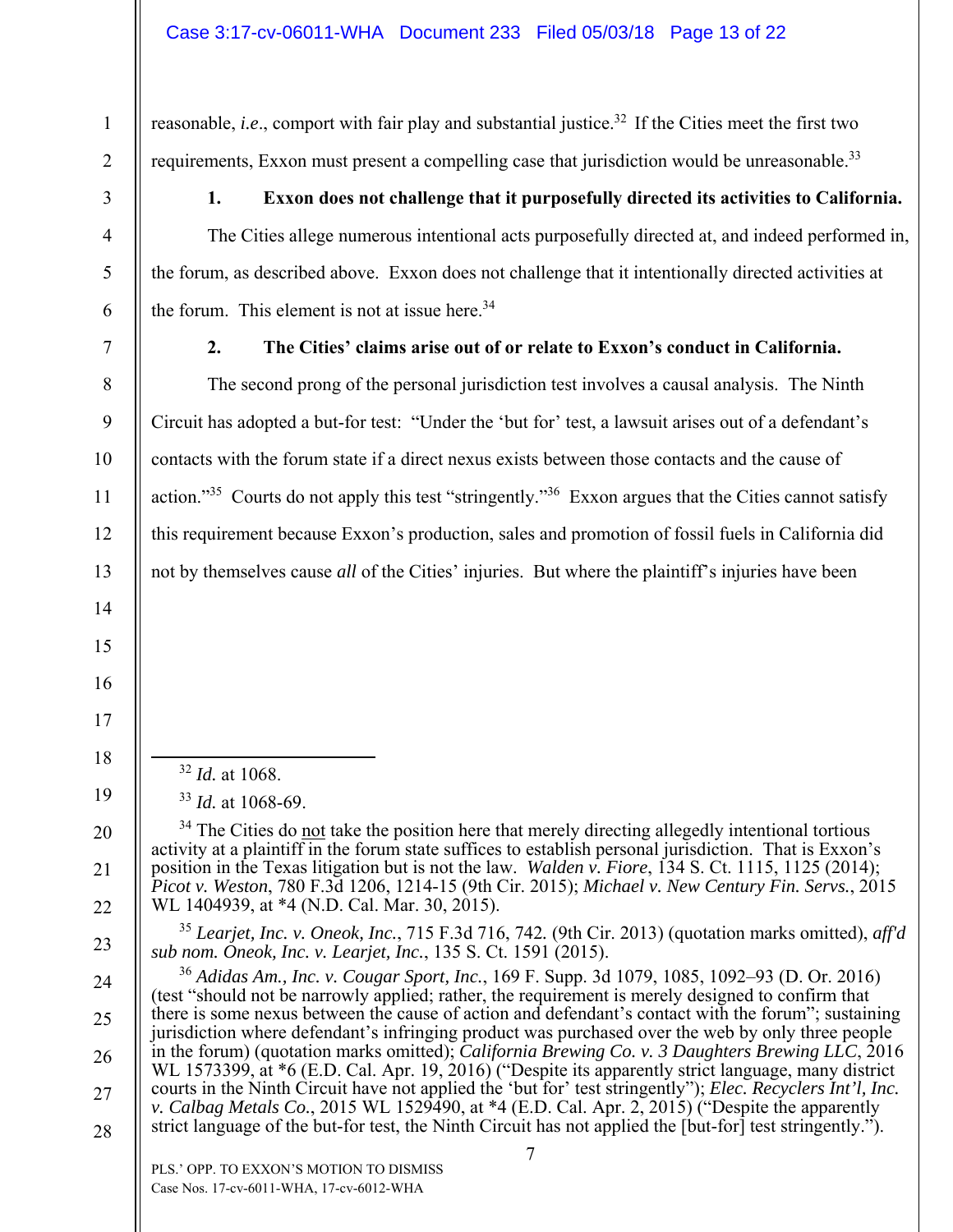caused by the totality of national conduct, personal jurisdiction exists if the defendant undertook some of this conduct within the forum.

| $\overline{3}$ | For example, in <i>Keeton v. Hustler Magazine, Inc.</i> , the Supreme Court held that a court could                                                                                                                 |  |  |  |  |
|----------------|---------------------------------------------------------------------------------------------------------------------------------------------------------------------------------------------------------------------|--|--|--|--|
| $\overline{4}$ | exercise personal jurisdiction over a non-resident tortfeasor even though "the bulk of the harm done                                                                                                                |  |  |  |  |
| 5              | to [the plaintiff] occurred outside" the state. <sup>37</sup> In <i>Keeton</i> , the defendant publisher was sued in New                                                                                            |  |  |  |  |
| 6              | Hampshire by a plaintiff seeking "nationwide damages" for allegedly libelous statements made in the                                                                                                                 |  |  |  |  |
| $\tau$         | national publication. <sup>38</sup> Even though New Hampshire represented only a tiny fraction of the                                                                                                               |  |  |  |  |
| $8\,$          | defendant's national sales, and even though the libelous reports were apparently investigated,                                                                                                                      |  |  |  |  |
| 9              | written, edited, or produced elsewhere, the Court held that the defendant's actions in "carrying on a                                                                                                               |  |  |  |  |
| 10             | 'part of its general business' in New Hampshire is sufficient to support jurisdiction when the                                                                                                                      |  |  |  |  |
| 11             | cause of action arises out of the very activity being conducted, in part, in New Hampshire."39                                                                                                                      |  |  |  |  |
| 12             | Subsequent cases have continued to make clear that the defendant's forum-based activities                                                                                                                           |  |  |  |  |
| 13             | need not cause the entire harm. For example, in Dubose v. Bristol-Myers Squibb Co., a resident of                                                                                                                   |  |  |  |  |
| 14             | South Carolina sued foreign corporations in California for failure to warn and fraudulent                                                                                                                           |  |  |  |  |
| 15             | misrepresentation with respect to a drug product that the defendants had tested at clinical trials in                                                                                                               |  |  |  |  |
| 16             | California and many other states. <sup>40</sup> The court, applying the Ninth Circuit's but-for test and                                                                                                            |  |  |  |  |
| 17             | upholding jurisdiction, rejected the defendants' argument that there is a numerical threshold for in-                                                                                                               |  |  |  |  |
| 18             | state conduct when the injury is caused by conduct spread across many jurisdictions:                                                                                                                                |  |  |  |  |
| 19<br>20       | What would that threshold be? If 25 percent of the clinical trials were conducted in<br>California, would that be enough? 50 percent? 75 percent? The point is that our                                             |  |  |  |  |
| 21             | existing case law provides no basis for imposing an arbitrary cut-off, and the Court is<br>disinclined to fashion a new barrier to the exercise of its jurisdiction from whole<br>$\text{cloth.}^{41}$              |  |  |  |  |
| 22             |                                                                                                                                                                                                                     |  |  |  |  |
| 23             | <sup>37</sup> 465 U.S. 770, 780 (1984).                                                                                                                                                                             |  |  |  |  |
| 24             | $38$ <i>Id.</i> at 775.                                                                                                                                                                                             |  |  |  |  |
| 25             | $39$ Id.; see also Shute v. Carnival, 897 F.2d 377, 386 (9th Cir. 1990) (upholding personal<br>jurisdiction where defendant had advertised in forum state but had no offices, employees or assets in<br>the forum). |  |  |  |  |
| 26             | $40$ 2017 WL 2775034 (N.D. Cal. June 27, 2017). The <i>Dubose</i> court simultaneously issued an<br>identical ruling in a companion case brought by a New York plaintiff. Cortina v. Bristol-Myers                  |  |  |  |  |
| 27             | Squibb Co., 2017 WL 2793808 (N.D. Cal. June 27, 2017).                                                                                                                                                              |  |  |  |  |
| 28             | <sup>41</sup> 2017 WL 2775034, at *4.                                                                                                                                                                               |  |  |  |  |
|                | 8<br>PLS.' OPP. TO EXXON'S MOTION TO DISMISS<br>Case Nos. 17-cv-6011-WHA, 17-cv-6012-WHA                                                                                                                            |  |  |  |  |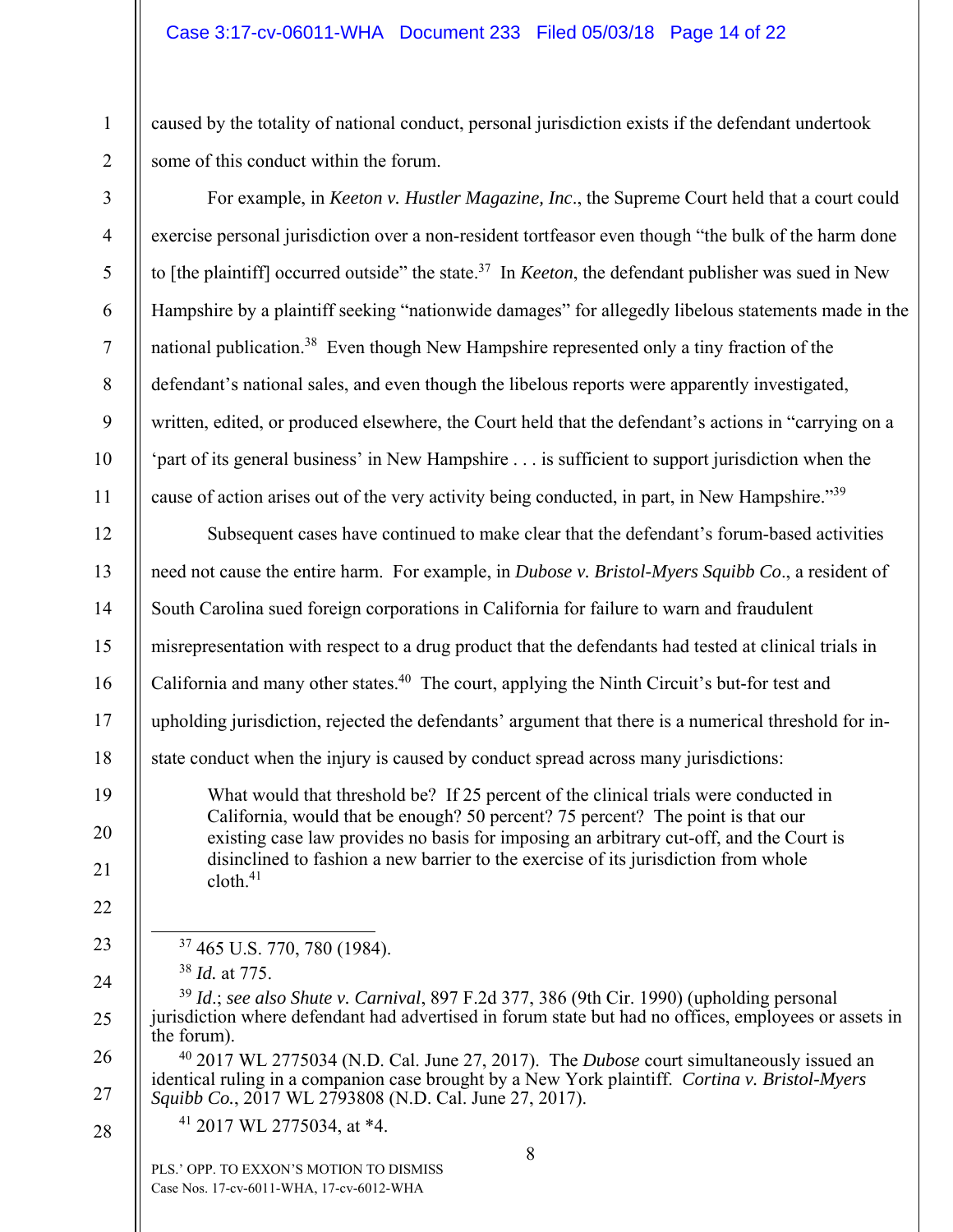#### Case 3:17-cv-06011-WHA Document 233 Filed 05/03/18 Page 15 of 22

The court held that since the California clinical trials were "*part of* the unbroken chain of events leading to plaintiff's injury" they did not have to be the sole cause of the injury.<sup>42</sup> In *Wilden Pump & Engineering Co. v. Versa-Matic Tool, Inc.*, a California plaintiff sued a Pennsylvania manufacturer for patent infringement and the manufacturer's sales of the product to California were only one to three percent of its annual sales. The court rejected an interpretation of the but-for test that would require just the California sales to cause the injury as leading to an "absurd result."<sup>43</sup>

Copyright cases have reached the same result. In *Mavrix v. Brand Technologies*, the Ninth Circuit upheld specific jurisdiction where the defendant's website largely "court[ed] a national audience" but also was accessible to users in the forum state.<sup>44</sup> And in *Hendricks v. New Video Channel America*, the court held that defendants' promotion and distribution of the copyrighted material in California satisfied the causal relationship test, even though the defendants' conduct had occurred nationwide. Like *Wilden Pump*, the court interpreted the but-for test to avoid the "absurd result" that California conduct contributing to a California injury could not give rise to specific jurisdiction where the nature of the claim involved the defendant's nationwide injurious conduct.<sup>45</sup> These cases demonstrate that personal jurisdiction exists where a large and harmful course of conduct extends into the forum state; forum conduct alone need not cause the injury.<sup>46</sup>

Here, Exxon engages or has engaged during the relevant time period in substantial in-state conduct to produce, sell and promote its fossil fuels. Its website even "offers credit cards to consumers … to promote sales of gasoline and other products at its branded gasoline stations, including Exxon-branded retail stations in California" – which is much like the website in *Mavrix* that caused injury merely by making copyrighted materials "accessible to users" in California.47

22

23

24

25

26

27

1

2

3

4

5

6

7

8

9

10

11

12

13

14

15

16

17

18

19

20

21

42 *Id*. at \*3 (emphasis added)

43 1991 WL 280844, at \*4 (C.D. Cal. July 29, 1991).

44 647 F.3d 1218, 1222, 1228 (9th Cir. 2011); *accord Adidas*, 169 F. Supp. 3d at 1092.

45 2015 WL 3616983, at \*7 & n.11 (C.D. Cal. June 8, 2015).

<sup>46</sup> And while Exxon accuses the Cities of taking a contrary position in their motion to remand, Br. 12, the Cities have in fact been consistent: their claims are "not dependent on any one subset of defendants' fossil fuel production activities" but stem from all of the conduct. ECF No. 64 at 25:24 in 3:17-cv-06012-WHA.

28

47 FAC ¶ 58; *Mavrix*, 647 F.3d at 1228.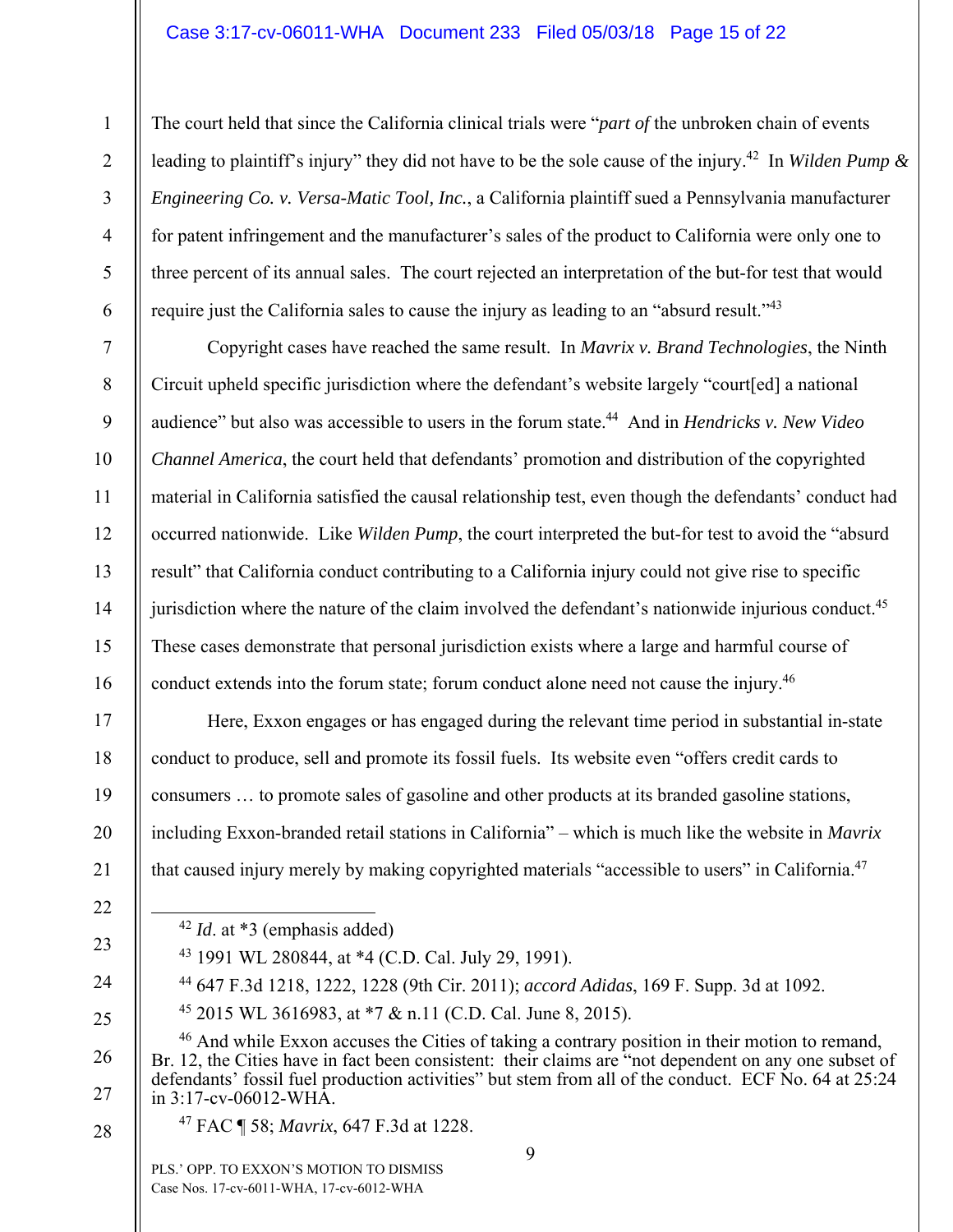### Case 3:17-cv-06011-WHA Document 233 Filed 05/03/18 Page 16 of 22

This conduct is another causal factor in the Cities' injuries, insofar as the nuisance was caused both by production and by activities promoting additional consumption – promotions aimed in part at California, one of the largest markets for fossil fuels in the country. Exxon has numerous franchises in California over which it exercises substantial contractual control over promotion of fossil fuels.<sup>48</sup>

Exxon incorrectly contends that, because the Cities cannot trace greenhouse gas molecules back to Exxon, the Cities have not plausibly pleaded that even its worldwide conduct could be a cause of the Cities' injuries. ExxonMobil Corporation's Motion to Dismiss First Amended Complaint ("Br.") 11. But the personal jurisdiction analysis "depends, to a significant degree, on the specific type of tort ... at issue"<sup>49</sup>—which in this case is nuisance. Nuisance has a well-established causal standard applicable in multiple tortfeasor cases that emphatically does not require the plaintiff to untangle which molecules came from where.

Nuisance liability only requires that a defendant "contribute" to the nuisance.<sup>50</sup> In a nuisance case involving multiple contributors where the pollution has mixed together, there is an indivisible injury and, absent a valid basis to apportion responsibility, each defendant is liable for the entire harm.<sup>51</sup> As the Restatement provides, "the fact that other persons contribute to a nuisance is not a bar to the defendant's liability for his own contribution."<sup>52</sup> Indeed, the burden of apportionment is on the defendant.<sup>53</sup> And it is no defense that the defendant's conduct by itself would not have caused the harm, even when there are a great many contributors. So long as the defendant is aware that its

48 *Exxon Mobil Corp.*, 2018 WL 1769759, at \*4-6.

- <sup>50</sup> *Cox v. City of Dallas*, 256 F.3d 281, 292 n.19 (5th Cir. 2001).
- <sup>51</sup> Restatement (Second) of Torts  $\S 875$ .
- <sup>52</sup> *Id.* § 840E; *see also id*. § 875.

1

2

3

4

5

6

7

8

9

10

11

12

13

14

15

16

17

18

19

20

21

22

23

24

25

26

27

28

53 Restatement (Second) of Torts § 433B(2); *Connecticut v. AEP*, 582 F.3d 309, 349 (2d Cir. 2009) ("in a federal common law of nuisance case involving air pollution, where the ambient air contains pollution from multiple sources . . . liability is joint and several"), *aff'd in relevant part, rev'd on other grounds*, 564 U.S. 410 (2011).

<sup>49</sup> *Picot v. Weston*, 780 F.3d 1206, 1214 (9th Cir. 2015) (analyzing purposeful direction element); *cf. Friends of the Earth, Inc. v. Laidlaw Envtl. Servs. (TOC), Inc.*, 528 U.S. 167, 181 (2000) (courts may not "raise the standing hurdle higher than the necessary showing for success on the merits in an action").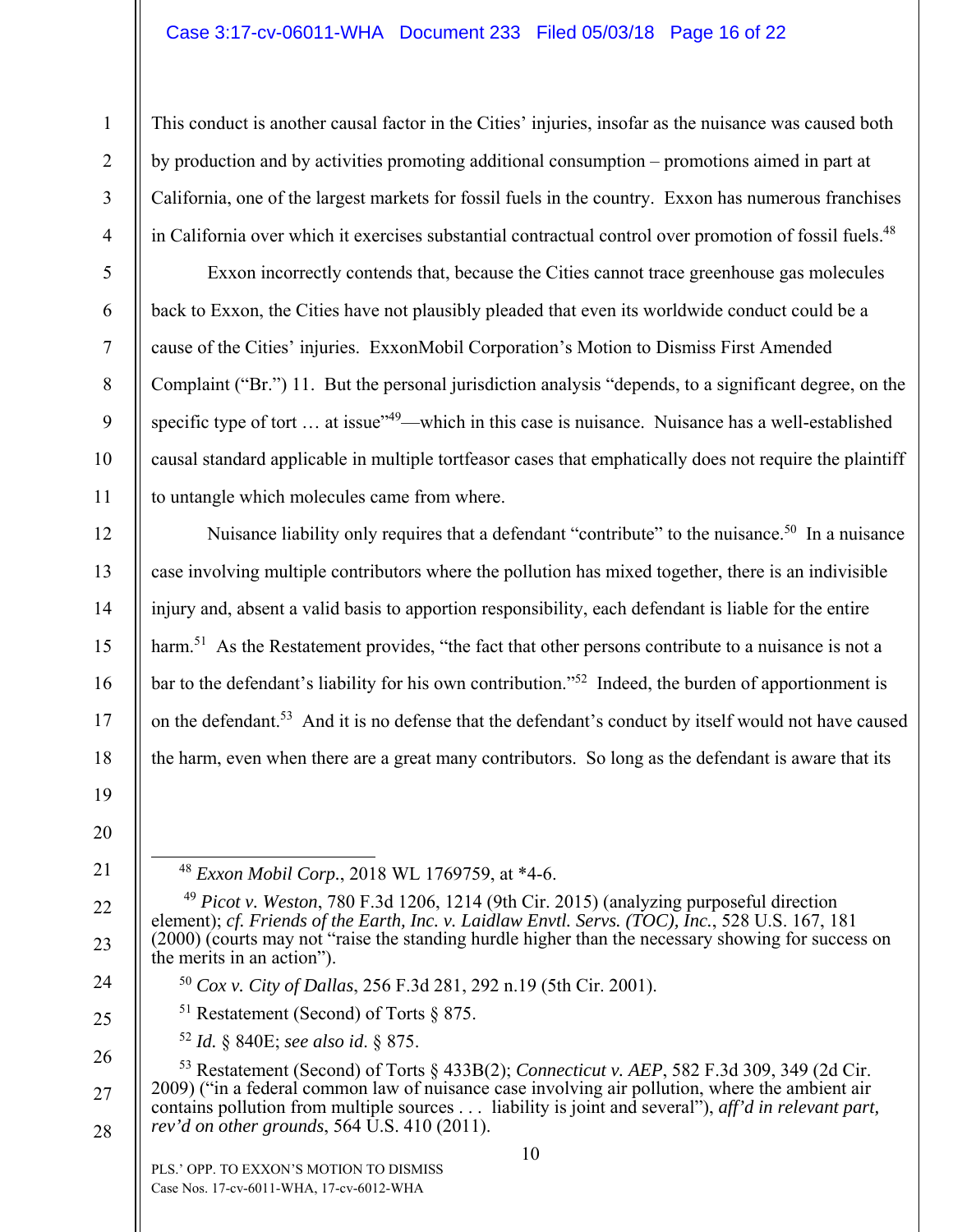### Case 3:17-cv-06011-WHA Document 233 Filed 05/03/18 Page 17 of 22

conduct combines with that of others to create the nuisance, the defendant may be held liable.<sup>54</sup> Exxon is thus wrong that the causation standard in nuisance puts the plaintiff to the impossible burden of tracing individual molecules back to their source in order to prove causation. That is simply not the law.

Exxon's authorities do not advance its cause. In *University of Texas Southwestern Medical Center v. Nassar*, an employment discrimination case, the Court found that the plaintiff had not proved causation on the merits. First, Exxon's reliance on this case is an implicit acknowledgement that personal jurisdiction must be analyzed with reference to the merits causation rules.<sup>55</sup> Second, Exxon's contention that *Nassar* always requires the plaintiff to show that the harm would not have occurred in the absence of the defendant's conduct is based on selective quotation. *Nassar* said that this is the rule "[i]n the usual course," and Exxon simply skips over the Court's express acknowledgement of exceptions, including as set forth in the Restatement (Third) of Torts: Liability for Physical and Emotional Harm § 27 (2010). This provision deals with multiple tortfeasors and recognizes that there are situations in which "tortious conduct by one actor is insufficient, even with other background causes, to cause the plaintiff's harm [but] when combined with other conduct by other persons . . . is more than sufficient to cause the harm."56 The Reporters' Notes provide examples, including asbestos cases, which "have allowed plaintiff to recover from all defendants to

17 18

1

2

3

4

5

6

7

8

9

10

11

12

13

14

15

16

19

20

21

22

23

24

25

26

27 28 55 570 U.S. 338, 347 (2013).

<sup>56</sup> Restatement (Third) of Torts: Liability for Physical and Emotional Harm  $\S 27$  cmt. f (2010).

 <sup>54</sup> *See, e.g.*, *Boim v. Holy Land Found. for Relief & Dev.*, 549 F.3d 685, 696-97 (7th Cir. 2008) (en banc) ("pollution of a stream to even a slight extent becomes unreasonable [and therefore a nuisance] when similar pollution by others makes the condition of the stream approach the danger point.") (quotation marks omitted); *In re "Agent Orange" Prod. Liab. Litig.*, 597 F. Supp. 740, 823 (E.D.N.Y. 1984) ("In the pollution and multiple crash cases, the degree to which the individual defendant's actions contributed to an individual plaintiff's injuries is unknown and generally unascertainable," yet "all defendants have been held liable"); *Michie v. Great Lakes Steel Div. Nat'l Steel Corp*., 495 F.2d 213, 215-18 (6th Cir. 1974); *California v. Gold Run Ditch & Mining Co.*, 4 P. 1152, 1156 (Cal. 1884) (defendant's pollution alone would not have caused injury given the "vast amount" of mining previously and currently undertaken on the river by numerous others but defendant still liable for contributing to the nuisance); Restatement (Second) of Torts § 881 cmt. d ("It is also immaterial that the act of one of them by itself would not constitute a tort if the actor knows or should know of the contributing acts of the others."). The Cities have a more extended discussion of this causation issue in their brief in opposition to the motion to dismiss for lack of personal jurisdiction filed by defendant BP p.l.c.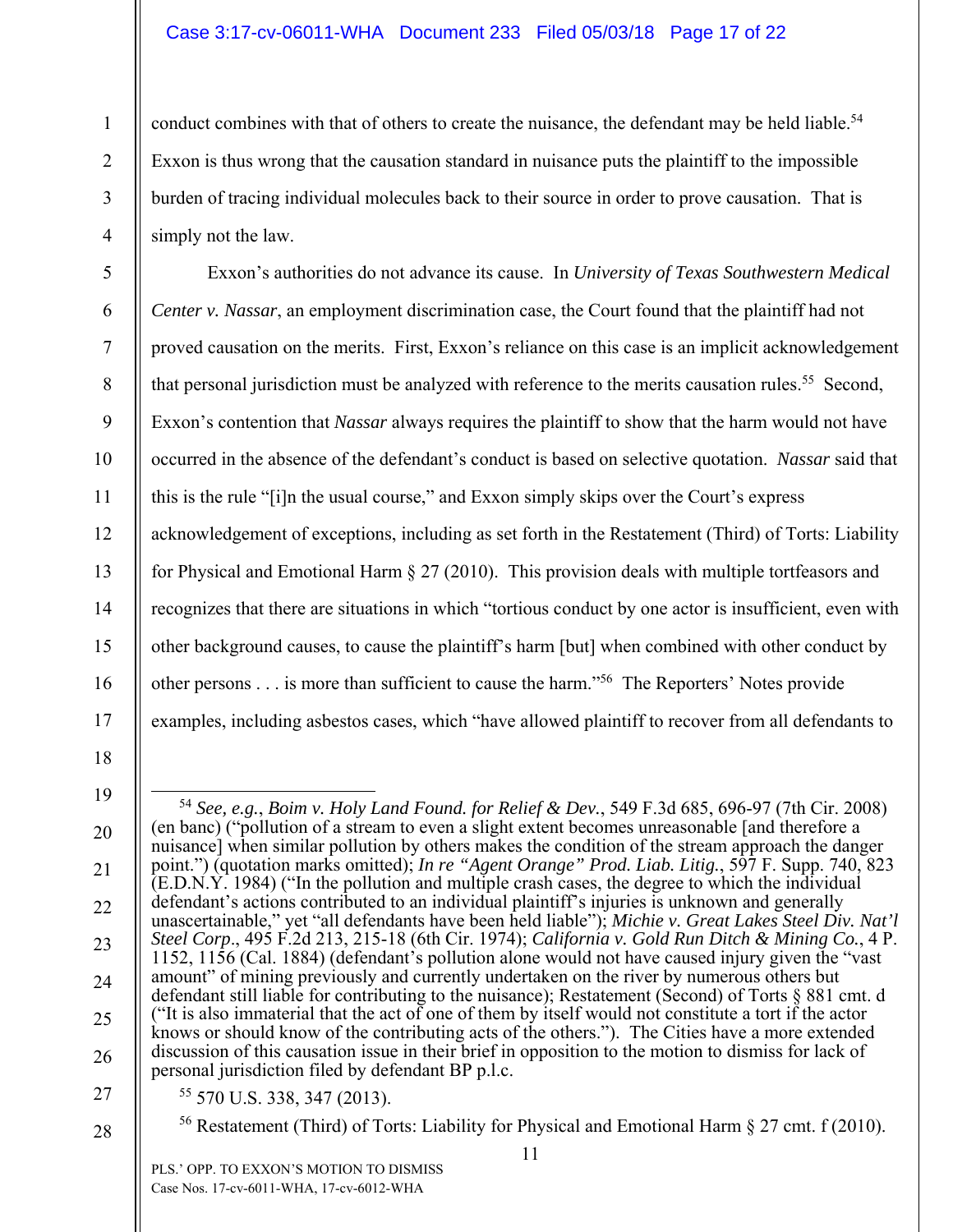#### Case 3:17-cv-06011-WHA Document 233 Filed 05/03/18 Page 18 of 22

whose asbestos products the plaintiff was exposed" and observe that "[n]uisance cases were the pretoxic substances equivalent of asbestos and other such cases, and courts resolved them similarly."57

4 5 6 7 8 9 10 12 13 14 15 16 17 18 19 20 Exxon also improperly relies on *Kivalina*, which found that plaintiffs did not have standing to sue greenhouse gas emitters, because the plaintiffs' injuries were supposedly not traceable to defendants' emissions.58 Br. 4, 11. But the Ninth Circuit implicitly reversed this part of the district court's decision, by proceeding to the merits even though the standing issue was fully briefed and was a threshold jurisdictional matter. The *Kivalina* district court's analysis is also contradicted by *Massachusetts v. EPA*, which held that the defendants' contributions to global warming were sufficiently traceable to EPA's conduct: "EPA's refusal to regulate [greenhouse gas] emissions 'contributes' to Massachusetts' injuries [of coastal erosion],"59 even though (as the dissent pointed out) the new motor vehicle emissions at issue were "a fraction of 4 percent of global emissions."60 And an equally divided Supreme Court affirmed the Second Circuit's standing analysis in *American Electric Power Co. v. Connecticut*, holding that federal common law nuisance liability can be based on conduct by defendants that merely contributes to the creation of a nuisance.<sup>61</sup> If anything, the climate change case law demonstrates a valid link between global warming injuries and Exxon-size contributions. And since *Kivalina* was decided, there are now published scientific studies establishing a methodology for attributing climate change impacts to fossil fuel producers.<sup>62</sup> While defendants are quantitatively and qualitatively different from other contributors to global warming, just 100 "Carbon Majors" are responsible for 62% of all greenhouse gas emissions from industrial sources going back over a hundred years and for 71% of emissions since 1988.<sup>63</sup>

21 22

1

2

3

11

23

24

25

26

- 57 *Id*. Reporters' Notes cmt g.
- <sup>58</sup> *Native Vill. of Kivalina v. ExxonMobil Corp.*, 663 F. Supp. 2d 863, 870 n.2 (N.D. Cal. 2009), *aff'd on other grounds*, 696 F.3d 849 (9th Cir. 2012).
	- 59 549 U.S. 497, 523 (2007) (quoting Clean Air Act).
	- <sup>60</sup> *Id*. at 544 (Roberts, C.J., dissenting).
- <sup>61</sup> *AEP*, 582 F.3d at 345, *aff'd in relevant part by an equally divided court*, 564 U.S. at 420.  $62$  FAC ¶ 94(b-c).
- 27 28 63 FAC ¶ 94 & n.71; Richard Heede, *Tracing Anthropogenic Carbon Dioxide and Methane Emissions to Fossil Fuel and Cement Producers, 1854-2010*, Climactic Change, Jan. 2014.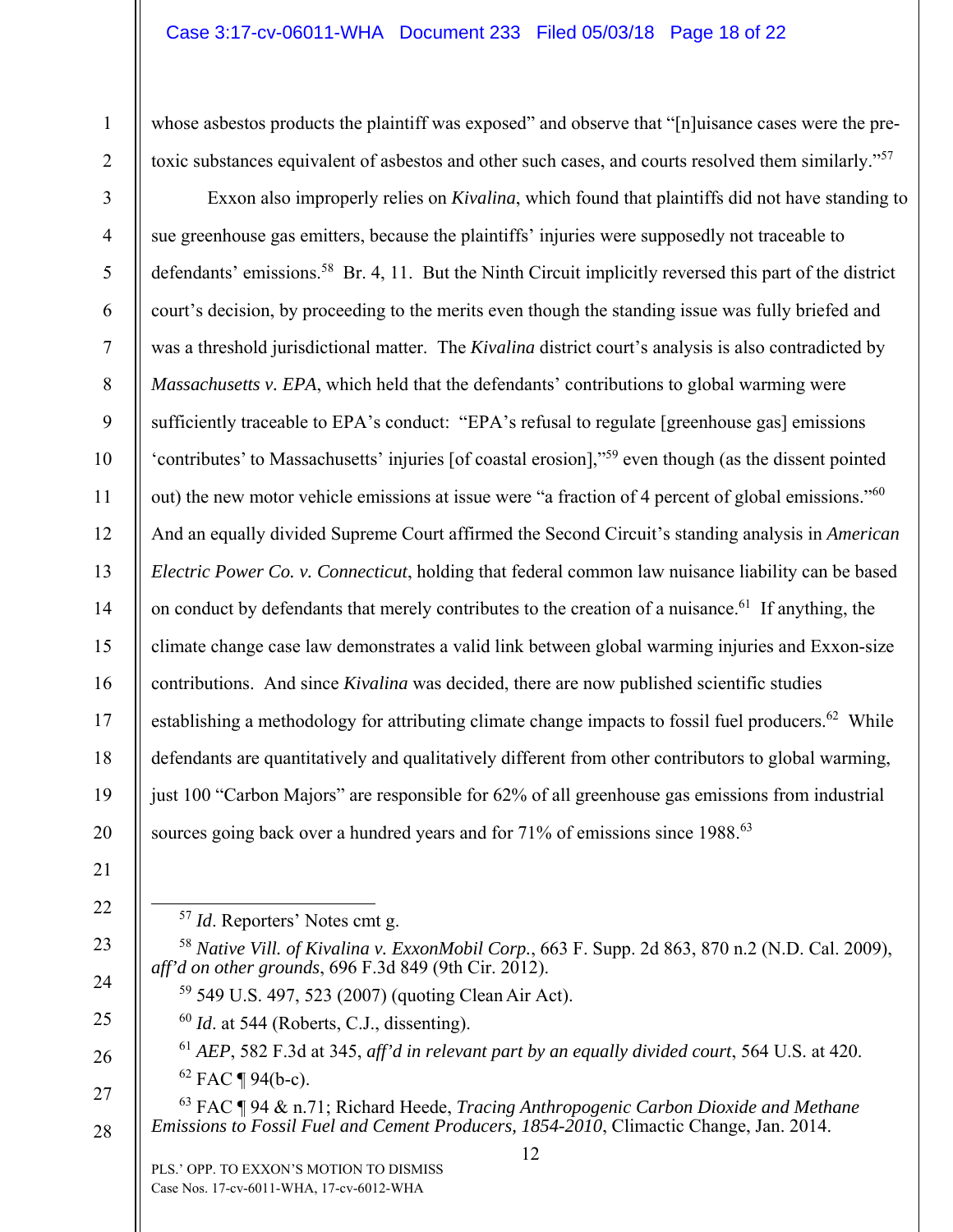### Case 3:17-cv-06011-WHA Document 233 Filed 05/03/18 Page 19 of 22

2

3

4

5

6

7

8

9

10

11

12

14

15

16

17

18

19

20

21

22

23

24

25

26

27

28

1

Exxon also relies on cases where the defendant simply had no forum contacts at all related to the plaintiff's claims. In *Bristol-Myers Squibb Co. v. Superior Court*, the plaintiffs brought a product defect claim in California, but their purchase, use and injury from the product all occurred elsewhere, and the product was also designed and manufactured outside California.64 *Glencore Grain Rotterdam B.V.* v. *Shivnath Rai Harnarain Co.*, involved a breach of contract claim where the contracts were negotiated abroad, involved foreign companies, and required performance in a foreign country; the defendant merely sold *other* goods unrelated to the contract in the forum.<sup>65</sup> Finally, in a footnote Exxon accuses the Cities of ignoring "corporate separateness and improperly aggregat[ing] the activities of ExxonMobil's subsidiaries and affiliates." Br. 11 n.8. But arguments "raised only in footnotes ... are generally deemed waived."66 In any event, it simply defies belief, and the evidence set forth above, to contend that Exxon's subsidiaries are in control of the corporate family's key decisions regarding the level of global fossil fuel production and global climate policies.

13

# **B. Exercising personal jurisdiction over Exxon is reasonable.**

Exxon has not argued reasonableness, and thus waived it.<sup>67</sup> Exxon cannot meet its burden to demonstrate unreasonableness in any event. Exxon purposefully produces, markets and sells fossil fuels in California, and this also means there is no heavy burden defending here.<sup>68</sup> Since the Court is applying federal law, there is no conflict with the sovereignty of another state.<sup>69</sup> "California has an interest in protecting its residents[.] $1^{570}$  California is the most efficient forum, given that the injuries,

64 137 S. Ct. 1773, 1781 (2017).

 $65$  284 F.3d 1114, 1123-24 (9th Cir. 2002). In a footnote (Br. 10 n.6), Exxon cites several district court decisions for the proposition that the defendant's conduct in the forum must be the but-for cause of the plaintiff's injury. But none of these cases considered a situation like this one, where the defendant had engaged in a national or international course of conduct that extended into the forum.

<sup>66</sup> *Estate of Saunders v. C.I.R*., 745 F.3d 953, 962 n.8 (9th Cir. 2013); *accord Castro v. ABM Indus., Inc.,* 2018 WL 574905, at \*2 (N.D. Cal. Jan. 26, 2018).

<sup>67</sup> *Quillan v. Cigna Healthcare of California, Inc.*, 2016 WL 1461491, at \*4 n.4 (N.D. Cal. Apr. 14, 2016).

<sup>68</sup> *Kabo Tool Co. v. Porauto Industrial Co.*, 2013 WL 5328496, at \*7 (D. Nev. Sep. 20, 2013).

- <sup>69</sup> *Panavision Int'l, L.P. v. Toeppen*, 141 F.3d 1316, 1323 (9th Cir. 1998).
- <sup>70</sup> *Universal Stabilization Techns., Inc. v. Advanced BioNutrition Corp.*, 2017 WL 1838955, at \*6 (S.D. Cal. May 8, 2017).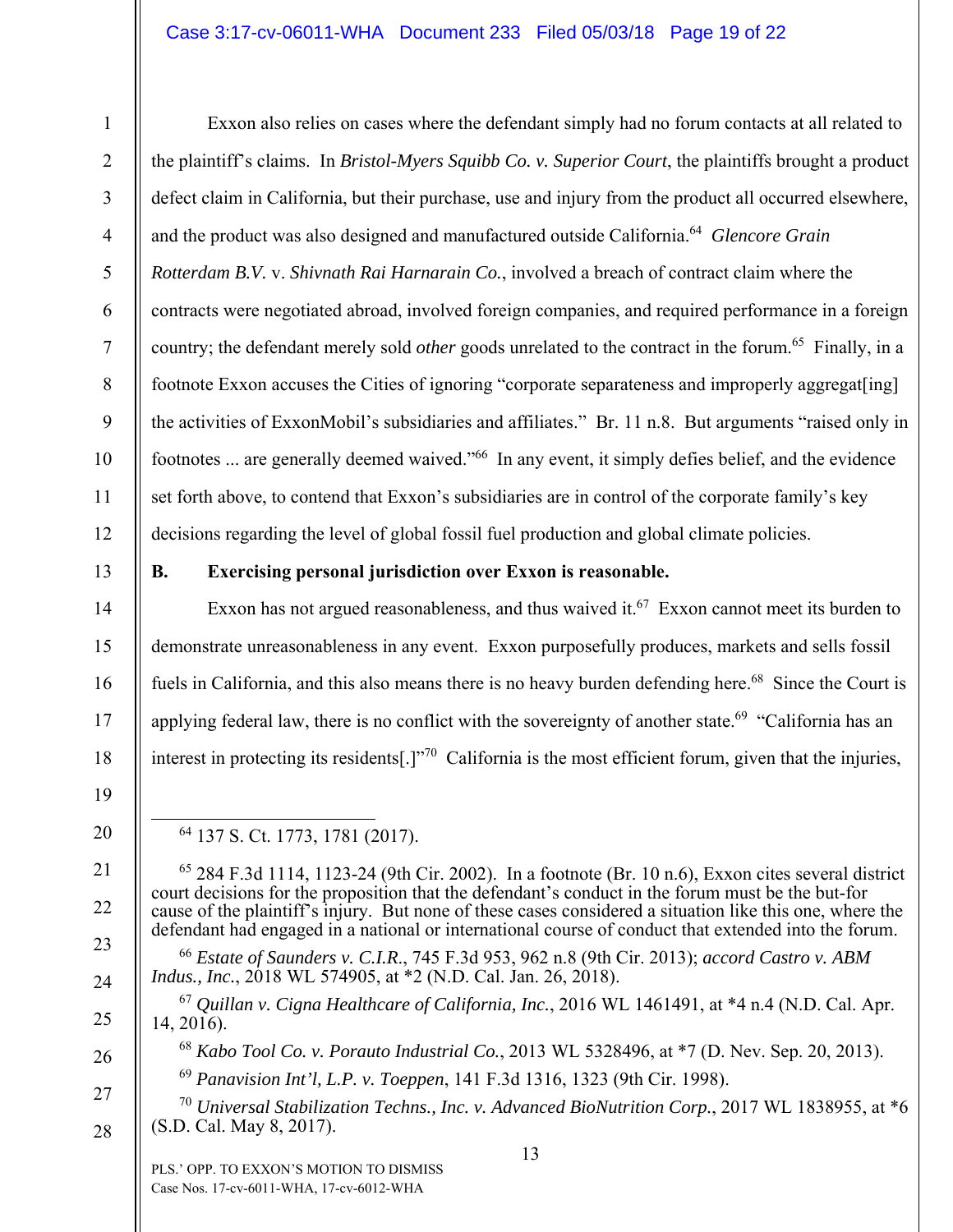and some of the injury-inducing conduct, occurred here. California offers convenient relief for the Cities' claims, particularly since the Cities seek funds to perform abatement actions in California.<sup>71</sup>

1

2

3

4

5

6

7

8

9

# **C. Alternatively, the Cities are entitled to jurisdictional discovery.**

In the alternative, to the extent that the Court may not be inclined to deny Exxon's motion outright, the Cities should be allowed jurisdictional discovery.<sup>72</sup> Discovery would be appropriate, for example, regarding Exxon's role as the ultimate decisionmaker with respect to levels of companywide production of fossil fuels, its control over global climate policies, and its decisions to have its subsidiaries and agents carry out decisions regarding fossil fuel production and climate policies in California.

10

11

12

13

14

15

16

17

18

19

20

# **D. Exxon's mischaracterizations of the Cities' cases are irrelevant.**

Exxon is subject to specific personal jurisdiction in this Court.

Finally, Exxon includes a litany of arguments and mischaracterizations that are irrelevant to this motion. The Cities do *not* ask the Court to "wade into a political thicket and fundamentally reshape the energy industry as we know it," nor do the Cities seek to make "international energy policy." Br. 1. Instead, they seek an order of abatement requiring defendants to fund climate change adaptation programs for the Cities, and "do not seek to restrain Defendants from engaging in their business operations." FAC  $\P$  11, 142, 148. There is no need to "pass judgment on the social utility" of the use of fossil fuels. Br. 1. Under the Restatement, there is no balancing of social utility in a case alleging severe harm.73 The Cities do not seek to hold defendants "uniquely" liable but rather have alleged they are qualitatively and quantitatively different from other contributors. FAC ¶ 94.

# **V. CONCLUSION**

21

- 22 23
- 
- 24
- 25

28

 <sup>71</sup> *See, e.g., North Sister Publishing, Inc. v. Schefren*, 2015 U.S. Dist. LEXIS 64637, at \*16 (D. Or. Apr. 6, 2015).

<sup>26</sup>  27 <sup>72</sup> *See, e.g., Laub v. United States DOI*, 342 F.3d 1080, 1093 (9th Cir. 2003); *Illumina, Inc. v. Qiagen NV*, 2016 WL 3902541, at \*4-5 (N.D. Cal. July 19, 2016); *SA Luxury Expeditions LLC v. Latin America for Less, LLC*, 2014 WL 6065838, at \*2 (N.D. Cal. Nov. 12, 2014); *Macias v. Waste Mgmt. Holdings, Inc.*, 2014 WL 4793989, at \*3 (N.D. Cal. Sept. 25, 2014).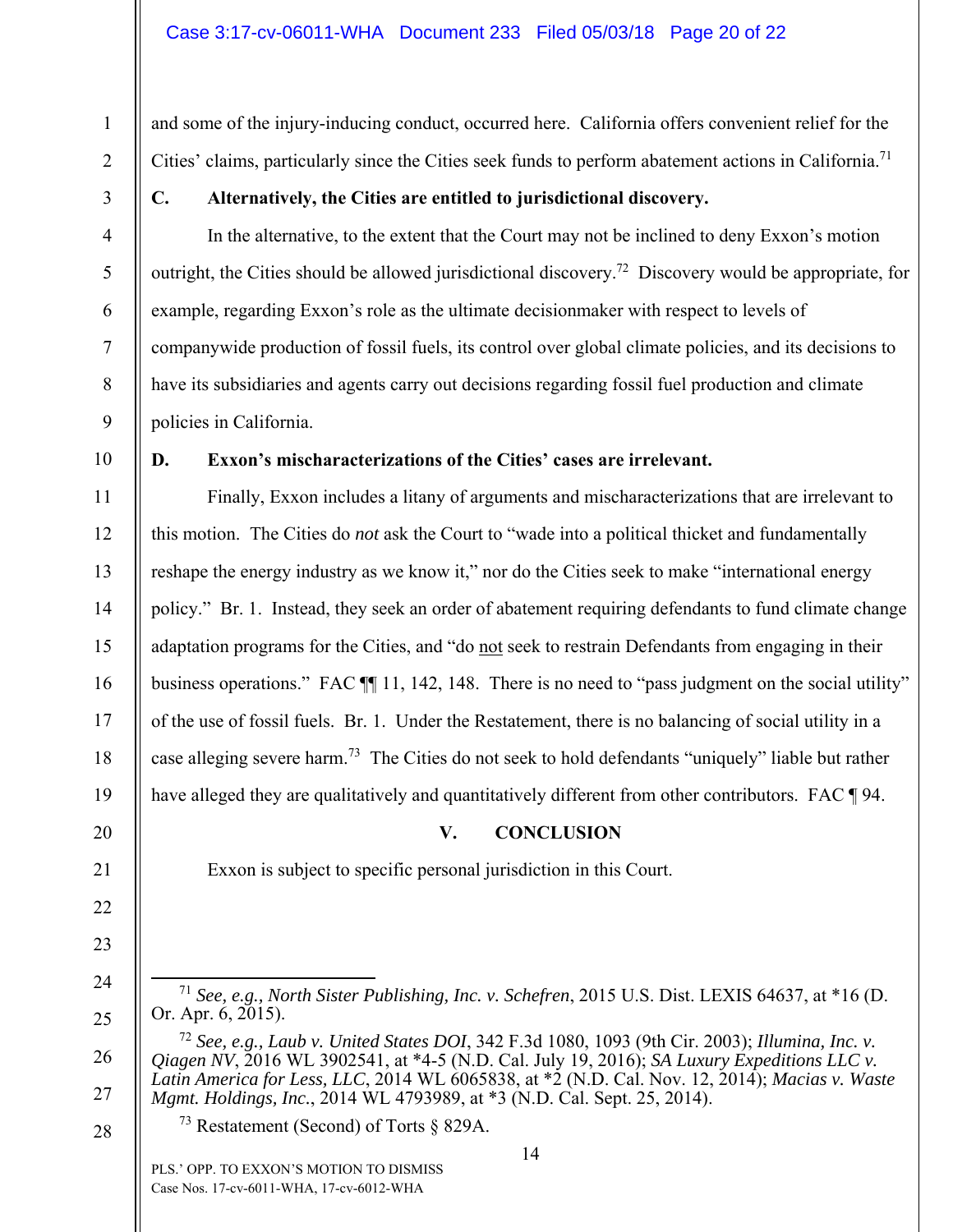| $\mathbf{1}$   | Dated: May 3, 2018                                                                  | Respectfully submitted,                                                                                   |
|----------------|-------------------------------------------------------------------------------------|-----------------------------------------------------------------------------------------------------------|
| $\overline{2}$ |                                                                                     | ** /s/ Erin Bernstein<br>BARBARA J. PARKER (State Bar #069722)                                            |
| 3              |                                                                                     | City Attorney                                                                                             |
| 4              |                                                                                     | MARIA BEE (State Bar #167716)<br>Special Counsel                                                          |
| 5              |                                                                                     | ERIN BERNSTEIN (State Bar #231539)<br><b>Supervising Deputy City Attorney</b>                             |
| 6              |                                                                                     | MALIA MCPHERSON (State Bar #313918)<br>Attorney                                                           |
| 7              |                                                                                     | One Frank H. Ogawa Plaza, 6th Floor<br>Oakland, California                                                |
| 8              |                                                                                     | Tel.: (510) 238-3601<br>Fax: (510) 238-6500                                                               |
| 9              |                                                                                     | Email: ebernstein@oaklandcityattorney.org<br><b>Attorneys for Plaintiffs</b>                              |
| 10             |                                                                                     | CITY OF OAKLAND and<br>PEOPLE OF THE STATE OF CALIFORNIA,<br>acting by and through Oakland City Attorney  |
| 11             |                                                                                     | <b>BARBARA J. PARKER</b>                                                                                  |
| 12             |                                                                                     | ** Pursuant to Civ. L.R. $5-1(i)(3)$ , the electronic<br>filer has obtained approval from this signatory. |
| 13             |                                                                                     | ** /s/ Matthew D. Goldberg<br>DENNIS J. HERRERA, State Bar #139669                                        |
| 14             |                                                                                     | City Attorney<br>RONALD P. FLYNN, State Bar #184186                                                       |
| 15             |                                                                                     | <b>Chief Deputy City Attorney</b>                                                                         |
| 16             |                                                                                     | YVONNE R. MERÉ, State Bar #173594<br>Chief of Complex and Affirmative Litigation                          |
| 17             |                                                                                     | ROBB W. KAPLA, State Bar #238896<br>Deputy City Attorney                                                  |
| 18             |                                                                                     | MATTHEW D. GOLDBERG, State Bar #240776<br>Deputy City Attorney                                            |
| 19             |                                                                                     | City Hall, Room 234<br>1 Dr. Carlton B. Goodlett Place                                                    |
| 20             |                                                                                     | San Francisco, California 94102-4602<br>Tel.: (415) 554-4748                                              |
| 21             |                                                                                     | Fax.: $(415)$ 554-4715<br>Email: matthew.goldberg@sfcityatty.org                                          |
| 22             |                                                                                     | <b>Attorneys for Plaintiffs</b><br>CITY AND COUNTY OF SAN FRANCISCO and                                   |
| 23             |                                                                                     | PEOPLE OF THE STATE OF CALIFORNIA,<br>acting by and through San Francisco City Attorney                   |
| 24             |                                                                                     | DENNIS J. HERRERA                                                                                         |
| 25             |                                                                                     | ** Pursuant to Civ. L.R. $5-1(i)(3)$ , the electronic<br>filer has obtained approval from this signatory. |
| 26             |                                                                                     | <u>/s/ Steve W. Berman</u>                                                                                |
| 27             |                                                                                     | STEVE W. BERMAN (pro hac vice)<br>steve@hbsslaw.com                                                       |
| 28             |                                                                                     | <b>HAGENS BERMAN SOBOL SHAPIRO LLP</b><br>1918 Eighth Ave. Suite 3300                                     |
|                | PLS.' OPP. TO EXXON'S MOTION TO DISMISS<br>Case Nos. 17-cv-6011-WHA, 17-cv-6012-WHA | 15                                                                                                        |
|                |                                                                                     |                                                                                                           |